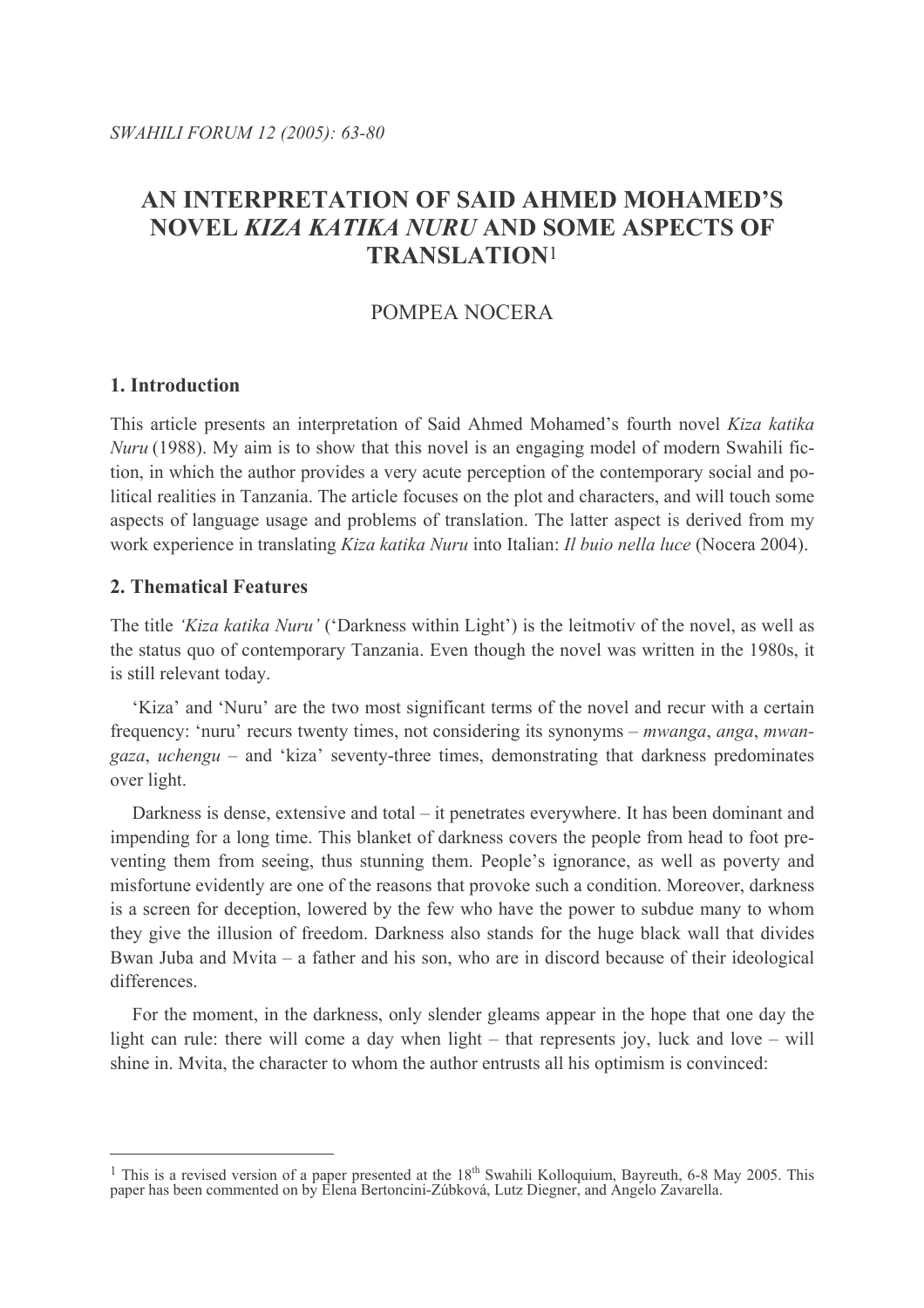"Kiza kitaondoka [...] Kiza cha usiku kumezwa na mwezi na cha mchana na jua  $\ldots$  " (KKN: 244f.)<sup>2</sup>

"Darkness will go away [...] Nighttime darkness shall be devoured by the moon, and that of daytime by the sun . . . "3

"Il buio andrà via [...] Il buio della notte sarà inghiottito dalla luna e quello del giorno dal sole  $\ldots$ <sup>"</sup> (Il buio nella luce: 170)<sup>4</sup>

With the juxtaposition of two opposite terms the title is emblematic of a continuous presentation of life in its two opposite aspects: a positive one and a negative one, that is: war - peace, love - hate, demon - angel, rich - poor, luck - bad luck, educated - ignorant, justice - injustice, pomp - poverty, villa - hut, hope - despair, weakness - strength, country - town, life - death.

Therefore the title refers to the total sense of the text and summarizes it.

### 2.1. The Plot

Set in Zanzibar<sup>5</sup> in the mid 1970s until the early 1980s<sup>6</sup>, the source of inspiration for the novel is the conflict between a rich and powerful father, Bwan Juba, and the children from his first marriage. Myita and Mbishi. Myita prefers to resign from his father's business and to live poorly, undertaking the struggles of the union, rather than betray his conscience (cf. Bertoncini-Zúbková 2001: 98). Because of the ideological differences between Bwan Juba and Mvita, the latter and his fiancée – Salma, lose their jobs. After losing his work and having been turned out of his home, Mvita makes a living by doing odd jobs. This gives him the chance to join the working class and the peasants, whom he starts enlightening so as to remove the darkness of ignorance. This behaviour of his ensures that, inevitably, he will become Bwan Juba's biggest enemy who, through the ignorance of the people, finds ways to get rich at their expense. Mvita's meetings and conversations threaten his father's public image, social position and influence (cf. Mbatiah 1996: 17). Afterwards when he becomes too dangerous for his father's political career, he is killed by the latter, who throws suspicion onto his

<sup>&</sup>lt;sup>2</sup> All citations from the novel will be given as e.g. 'KKN: 23' (Kiza katika Nuru:). There is a frequent usage of  $\therefore$  [sic] in the original text.

<sup>&</sup>lt;sup>3</sup> All the English translations of my quotations are by Angelo Zavarella.

<sup>&</sup>lt;sup>4</sup> All the Italian translations of my quotations are mine; consequently the page numbers will be given from my M.A. Thesis that includes 'Il buio nella luce' – the Italian translation of Kiza katika Nuru (cf. Nocera 2004).

<sup>&</sup>lt;sup>5</sup> Even if not specified from a few details one may infer that the environment is certainly the society of Zanzibar; Figure 11 not specified from a few details one may infer that the environment is certainly the society of Zanzibar;<br>actually, in the text the author mentions a certain quarter of Zanzibar, Ng'ambu (KKN: 207). Ng'ambu or<br>n something (jargon): KKN 266f).

<sup>&</sup>lt;sup>6</sup> With regard to the time of the story, one must wait for the last chapter (KKN: 257) to encounter the unique and very important temporal reference: "*siku ya Jumamosi* (2-4-83), *yapata saa tano ya usiku*": the day, th from the end, narrated with a certain captivating speed: from the first chapter (when Mvita argues with the father<br>and is dismissed) to chapter eleven (cf. KKN: 205) seven years pass. Therefore, one can imagine that the no realized in a space of about seven years time, thus the actual temporal setting of the plot would be 1976-1983.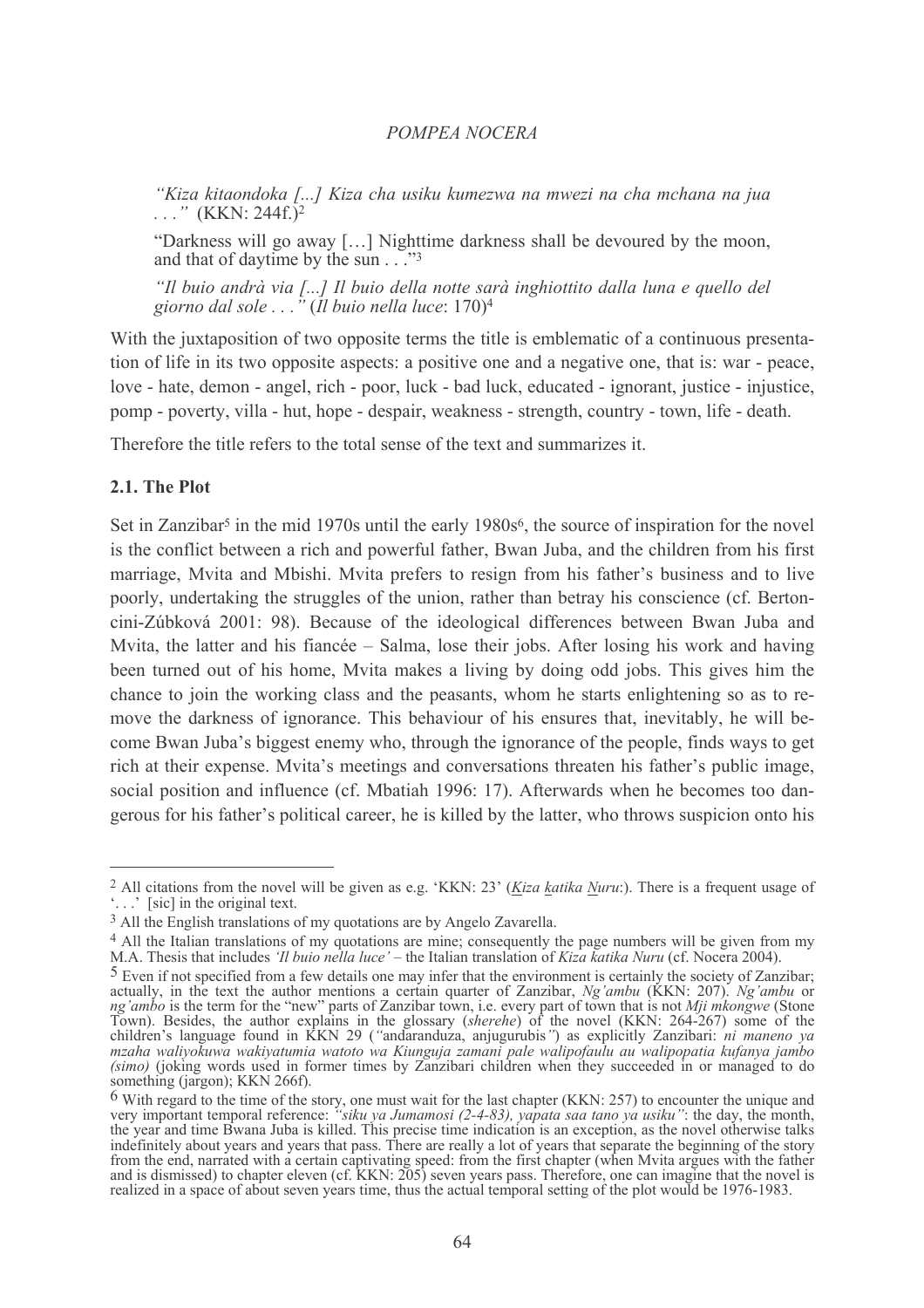daughter-in-law, Salma. Soon afterwards, Bwan Juba will be killed by his first wife, Kudura, and their other son. Mbishi (cf. Bertoncini-Zúbková 2001: 98).

It is a very intricate plot, even if the story is simple and can be re-summarized, as I have done, in using few lines. But, this summary does not render the complexity of the text: in it, many narrative elements, along with the presence of minor characters, stories and various environments, complete and specify the story.

Moreover, in the context of the novel, the reader gets into personal considerations with which the narrator intervenes by commenting upon attitudes, facts and thoughts of the characters, with which he gives authority to the telling voice which appears superior to the events it is telling. This, however, is not as irritating as Mwenda Mbatiah writes

The artistic worth of Mohamed's works is compromised by their unmistakable formal and stylistic flaws. Although I have pointed out the damaging tendency of authorial intrusiveness in just one of the novels, this is indeed a problem that is prevalent, in varying degrees, in all the works. Both in narration and in characterisation, Mohamed lacks the authorial restraint and stylistic elegance that marks works of such doyens of the Swahili novel as Mohamed Suleiman Mohamed and Euphrase Kezilahabi. This factor aggravates the explicit tendentiousness of his novels, thus making it more irritating. Since the committed writer has to take a stand  $-$  either implicitly or explicitly, on the politic-economic reality of society, which is by its very nature conflictual, he faces the risk of degenerating from the artist to the ideologue. (Mbatiah 1996: 18)

Kimani Njogu replies:

The critic [Mwenda Mbatiah] complains about the presence of the authorial voice in Mohamed's novels. What is not appreciated in the article is that the presence of the authorial voice or point of view is part of the compositional-stylistic unity of the novel genre. The authorial voice emerges in moral, philosophical, scientific, oratorical, and ethnographic statements. The author's voice is part of the intertextual opulence of a work of art, especially the novel. Said Ahmed's strategy of masking the author's words is through an intensification of plot, character, and theme. In my reading of his works, I do not find any excessive "intrusiveness" that is "irritating" because the various voices are sufficiently regulated. (Njogu  $1997: 84$ 

The response of Said Ahmed Mohamed himself is:

Mbatiah refers to "the damaging tendency of authorial intrusiveness in one of the novels (which one he does not tell us), a problem that is prevalent, in varying degree, in all the works". This is a serious allegation and as such needs at least one<br>case of substantiation. What is appalling about this statement is not the fact that Mbatiah says it or that does not like my narrative style in the novel, but the fact that he makes the whole idea sound as if what he calls "intrusiveness" is not a feature at all in the structure of the novel. Mbatiah's "intrusiveness" is termed "digression" or "commentary" by experts. (Mohamed 1997: 90) –

In relation to that he explains:

"One good thing about digression is that it breaks the monotony by providing a variation in the narrative thrust. And by its inherent power of generalisation it acts as an immediate emphasis and summary of certain ideas, topics or subtopics and does so by drawing us closer to its naked truth. Essentially a digression must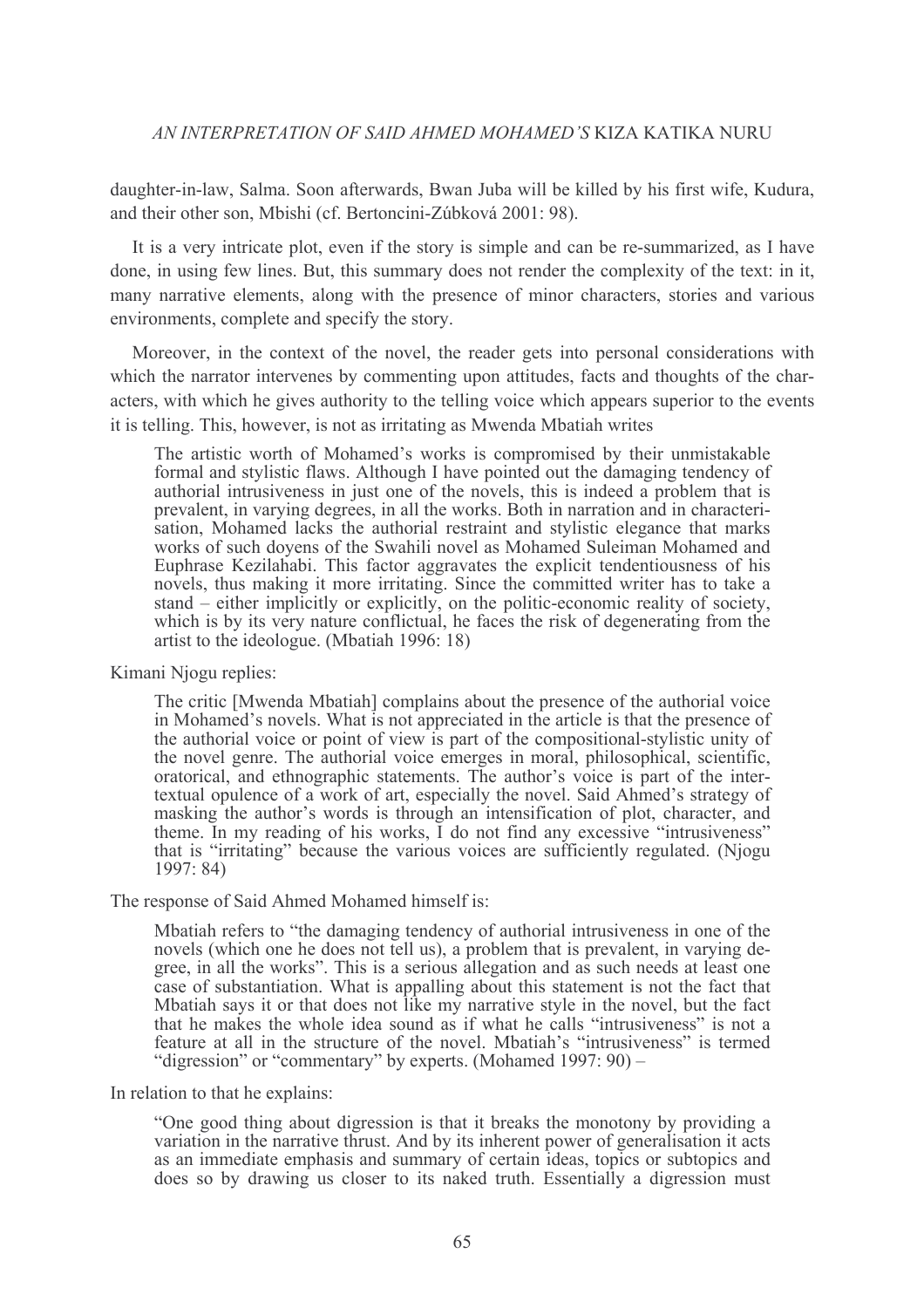evolve from one of the components of the structure of the novel: theme, story, plot, characterisation etc. It is possible that Mbatiah is not aware of this fact and therefore resorts to empty accusations that "this factor aggravates the explicit tendentiousness of (my) novels, thus making it more irritating?" Readers' irritation is a subjective thing. I doubt whether it can be shown in an essay like Mbatiah's, since it lies in the reader's discretion and judgment." (Mohamed 1997: 92)

The author's usage of these digressions is very effective in clarifying ideas and themes while creating a certain suspense. These devices range from simple digression to the broad "story" within the story". They are mostly edifying stories.<sup>7</sup>

The author's voice is not the only one to introduce a digression and inform about the antecedents or the precedents of a character; there are also those of the characters.

## 2.2. The Characters

Said Ahmed Mohamed offers the reader a wide variety of characters: the main characters are Bwan Juba and Myita who are surrounded by other well-characterized figures such as Kudura, Mbishi, Bi Khaltiyy, Kitwana and Biti Jabu. The characters are alive, with feelings and contradictions. Their physical descriptions not only reveal their appearances, but also their gestures and actions. By the end of the novel one has the sensation of knowing their habitual gestures and all the reasons that drive them in life. Regarding the minor characters, some of their portrayals are more or less definite, but always incisive.

Another exposing technique of the author is to describe a character through the eves of another. Consider, for instance, the portrait which Mbishi draws of his father Bwan Juba onto the wall: it is a masterpiece, but more so is the description of the author who conveys it in such a way that the reader can truly visualize the imaginary painting:

Kichwa kikubwa chenye paji pana kimepigwa lemba. Chini, katikati ya paji, sijida pevu limeota na kuchipukia tabaka tatu za ngozi, ishara ya uchamungu na ukosefu wa hisia. Mashavu, mabofu yaliyopulizwa. Pua, pande lililotomewa ovyo, limetapanyika na kushikana na mashavu. Macho makubwa yana mng'aro wa kishehe unaoweza kumtuliza mhoji asithubutu kufumbua mdomo. Chini ya kila jicho, viwambo vinaning'inia kama vijumba vya ndege kuyalemaza macho yake kutazama chini kutaka yasitake, na kuifanya sura yake, baadhi ya wakati, ionekane kama mwenye heshima au anayeona haya. Jambo lililomzidishia heba na faida. Miwani ilisimama wima juu ya manzi wa pua. Masikio majumba ya uvi valivohamwa, vanamning'inia na kuning'iniza ndewe juu va shingo vake va kinu, fupi, iliyotopea kuifanya ikabwe na kifungo cha kanzu kilichochopea mapetoni mwa nyama. Mabega yamekwea na kisha yameanguka kuuelemea mpandikizi wa kifua usio kadiri wala kiasi!

Tumboni pana mvimbo tepweretepwere uliofanya magongo ya mikono vatenguke mbali kidogo na kitovu chake. Matumbo yenyewe mawili ya maana, na la tatu linachungulia na kupiga hodi – kijitumbo tuseme kinachojitahidi kuyafukuzia mengine, ambavo lile kubwa limeshobokea nie na la pili, dogo kidogo, linachungulia huku limetumbukia. Uzito wa mtu huvu wote huo, unabebwa na vijiguu vidogo, vyembamba, vitege, vilivyomfanya aonekane betebete na mwenye matege. Juu

<sup>7</sup> See for instance Shazia's tale about the episode at the airport in chapter 13.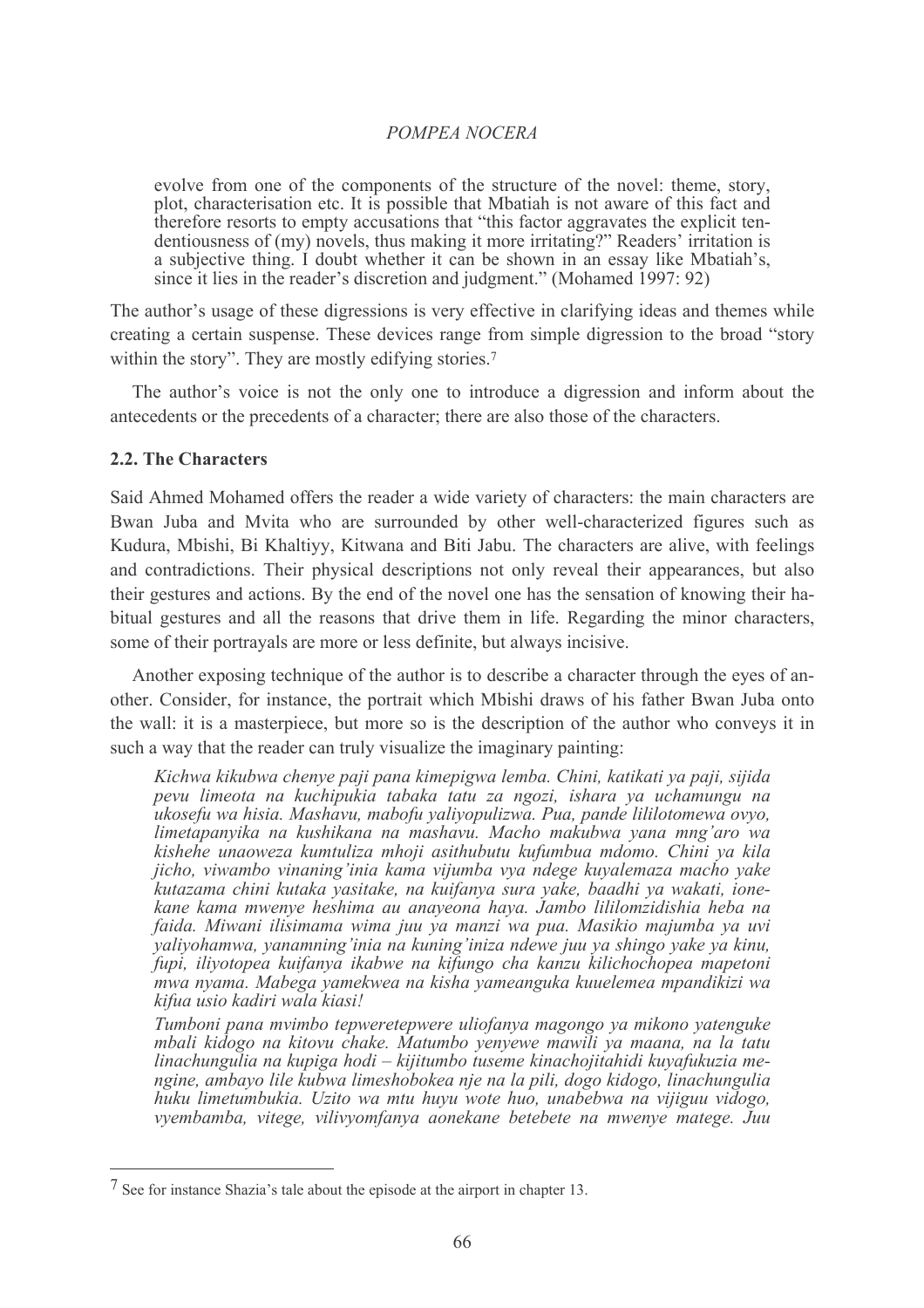#### kavaa juba linaloburutika kumkamilishia heba yake ya ushehe. Hivi ndivyo mtu aliyemuumba Mbishi alivyokuwa. (KKN: 28)

An enormous head with a large brow, wrapped in a turban. Below, around midface, calluses sprouted outwards, a result of exhaustion, together with three wrinkles of skin, a sign of veneration towards God and the lack of feelings. His cheeks, huge swollen blisters. His nose, a large one, put there by chance, displayed and planted onto the cheeks. Huge eyes of considerable glossiness, capable of calming an interviewer so that he wouldn't even risk to open his mouth. Under each eve, large swells hung like bird nests, defacing the eves and constraining them to look below, wilful, and in each moment giving him the appearance of a respectable and reserved person thus making him seem even more handsome and interesting than he was. His spectacles straight on his nostrils. His ears, similar to huge wasp nests conveyed there, hung and made his earlobes swing onto his neck, similar to a mortar, short, squashed and suffocated by the binds of his kanzu<sup>8</sup> that cut into the rolls of fat. His broad shoulders had given way, collapsing into his large and above normal chest.

Towards the mid height of his stomach, a flabby bulge kept his arms a bit pushed away from his navel. Two, revealing bellies and a third, that pushed and peeked over and asked to enter – let's say, a small belly, revealing, struggling to follow the others, in which a bigger one leaned outwards and a second one, a little bit smaller, peeked over, collapsing inwards. All the heaviness of this man was leaned onto his legs, somewhat small, thin and crooked, that gave him the aspect of being a bow-legged dwarf. He wore an adhering juba that improved his nice figure. This was man, as Mbishi had created.

Un'enorme testa con la fronte ampia era stata avvolta nel turbante. Sotto, in mezzo alla fronte, spuntava la callosità prodotta dalle prostrazioni assieme a tre grinze della pelle, segno della venerazione a Dio e della mancanza di sentimenti. Le guance, grosse vesciche gonfie. Il naso, un grosso pezzo messo lì a caso, steso e radicato alle guance. Gli occhioni dalla lucentezza considerevole, capaci di far stare tranquillo un intervistatore, affinché non rischi ad aprir bocca. Sotto ogni occhio, grossi rigonfiamenti dondolavano come nidi di uccello, sfigurando gli occhi costretti a guardare in basso, volenti nolenti, e in alcuni momenti lo facevano sembrare una persona rispettosa o riservata. Ciò lo rendeva ancora più bello ed interessante. Gli occhiali dritti sulle narici. Le orecchie: grandi vespai qui trasferitisi, dondolavano e facevano dondolare i lobi sul collo simile ad un mortaio, corto, schiacciato da venire soffocato dalla legatura del kanzu che tagliava i rotoli di ciccia. Le spalle alte avevano ceduto, per sottomettersi al petto, grosso oltremisura!

All'altezza dello stomaco, un rigonfiamento molliccio teneva le braccia un po' scostate dall'ombelico. Due ventri rilevanti ed un terzo che sbirciava e chiedeva di entrare - un piccolo ventre, diciamo, che si sforzava di inseguire gli altri, di cui quello più grande si sporgeva fuori e il secondo, di poco più piccolo, sbirciava mentre sprofondava dentro. Tutta la pesantezza di quest'uomo era trasportata da gambette dayvero piccole, fini, storte, che lo facevano sembrare un nano con le gambe storte. Indossava una juba aderente sì da perfezionare il suo bel fisico. Ecco com'era l'uomo che Mbishi aveva creato. (Il buio nella luce: 19f.)

<sup>&</sup>lt;sup>8</sup> Kanzu: a long garment with long sleeves worn by men in East Africa; dress (for women).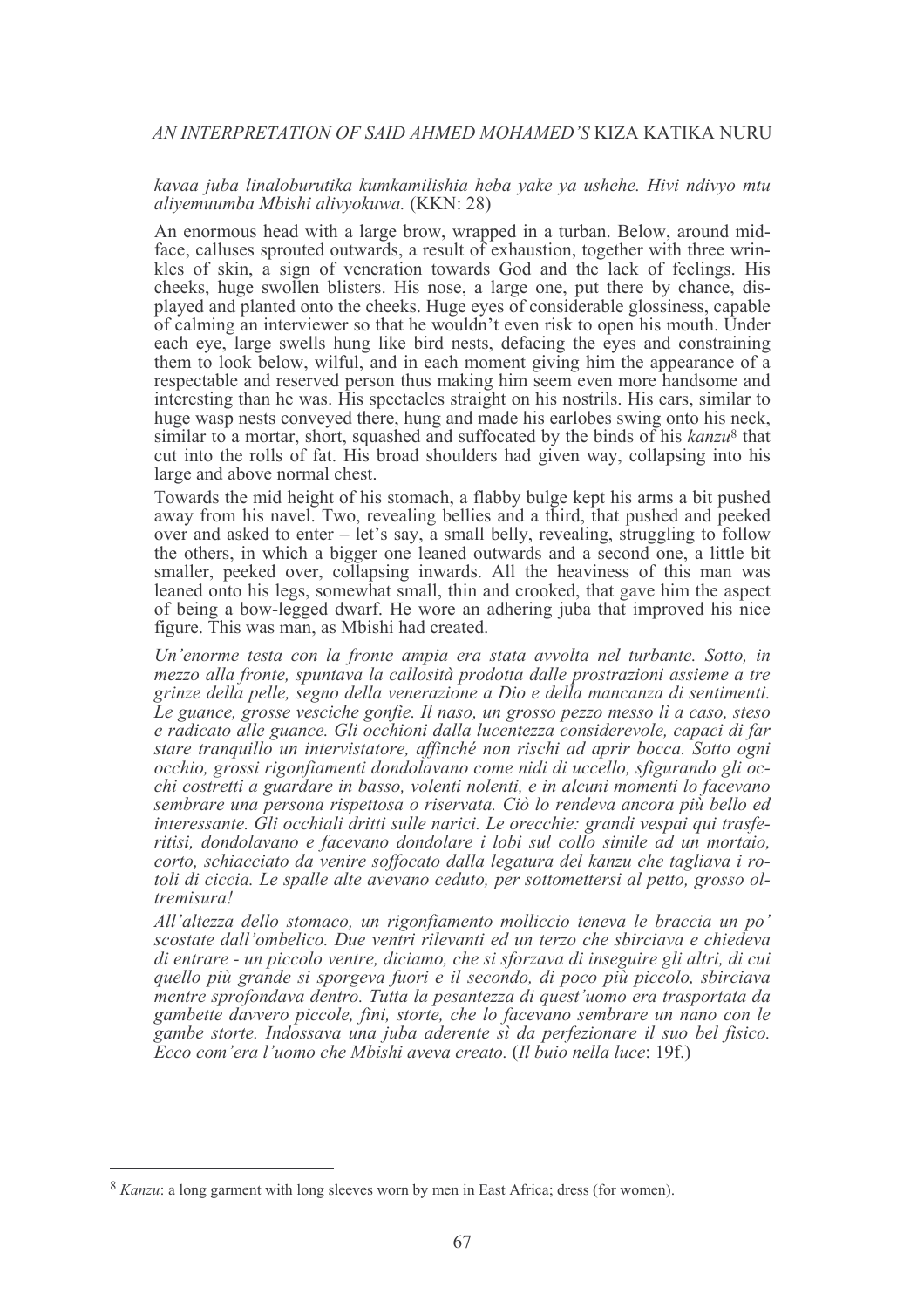Furthermore, the author describes the psychological aspects of his characters, giving them a deep symbolic meaning. Therefore, the choice of names for many of the characters – like that of some places<sup>9</sup> – is deliberate:

'*Mvita'*: *M*+*vita*; 'the one who makes war'; 'the one who fights'; 'a fighter'.

(Bwan) 'Juba': -juba means courageous, intrepid, but also arrogant. According to Wamitila (1999: 37), Bwan Juba is 'Mr./Sir Arrogant'. In addition, 'juba' as a noun is a kind of coat, open in front, with a collar and wide sleeves made of calico cloth and linen. It is the typical robe Bwan Juba is used to wear.

'Mbishi': M+ubishi; 'the one who quarrels'; 'a quarreller'.

'Kudura': 'the power of God'; and also 'fate'.

'Kitwana': diminutive of *mtwana*; thus 'voung slave', but also 'rascal, scoundrel'.

(Bwana) 'Mkejeli': M+kejeli; 'a mocker'.

(Biti) 'Jabu': anagram of (Bwana) 'Juba'.

The author often refers or alludes to the etymological meaning of names, such as is the case with Mbishi, when he enters the scene for the first time - it is almost as if the author justifies his choice in using this name for this character.

Mbishi alizaliwa mbishi, akakua mbishi. (KKN: 27)

Mbishi was born a quarreller and grew up as a quarreller.

Mbishi nacque contestatore e crebbe contestatore. (Il buio nella luce: 19)

They are the so-called 'speaking names', which themselves represent the particular character of the individuals to which they refer to.

According to Kyallo Wadi Wamitila, the use of names in Kiswahili literature is crucial. An understanding of the meanings of the characters' names conveys the theme better, as it adds characterisation. Names play a big role in the general framework of the whole story. The names of characters are not mere tags that distinguish one fictional character from another, but they can also be used as expressions of experiences, ethos, teleology, values, ideology, culture and attitudes of varying shades (cf. Wamitila 1999). Therefore, names provide a further reading and interpretative key of the characters which appear within the text itself.

In regard to the social extraction of the characters this is made clear by the language they use and, above all, by the goods they own and the places they frequent. The repugnance of Bwan Juba is emblematic, when he travels in his Mercedes<sup>10</sup>, dressed like an important person

<sup>9</sup> 'Raha' means serenity, happiness, but also comfort, ease, pleasure, wealth. It is a residential quarter where the high-ranking ones such as Bwan Juba and Bi Khaltiyy live. 'Hohehahe' means poor man/men. It is the name

<sup>&</sup>lt;sup>10</sup> The Mercedes is a status symbol, as also makuka (cookers), tepu (tape recorders), rediokaseti (cassette players), pleya (player), mafeni (fans), mafriji (fridges), air-condition (air-conditioner). Cf. KKN: 73.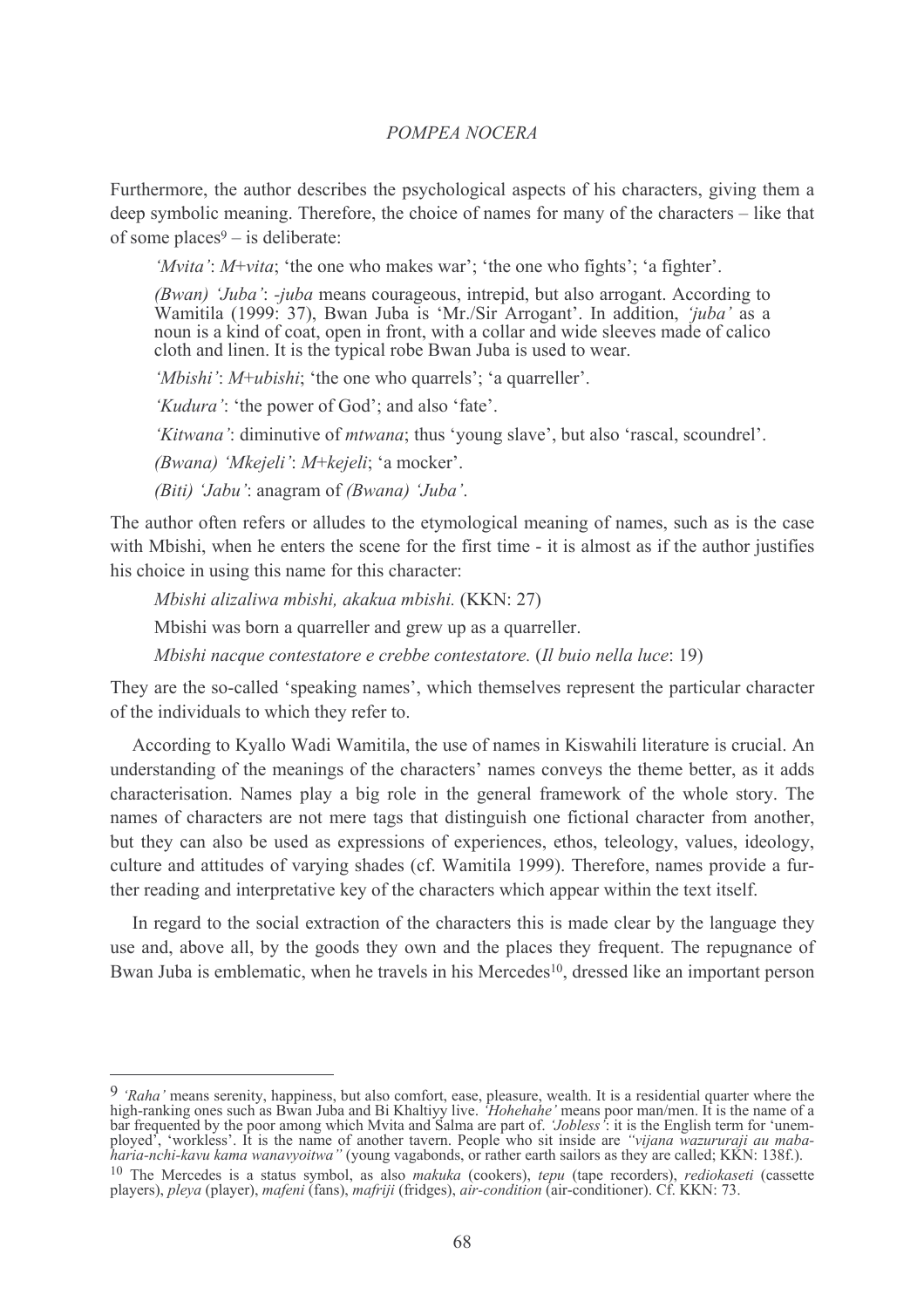with  $\mu b a^{11}$ , turban and foulard, around the non-elegant suburbs where poor people such as Kudura live who are always dressed in a bad outfit with a worn kanga:

Sasa gari imeacha mii, ikaelekea kwenye vitongoji. Huku nija mdutoduto kwa mashimo ya mawe. Bwan Juba inamkera mno nija hii kwani inaumiza gari. Maisha apitapo kwenye njia hii hunung'unika. Hata leo pia alinung'unika.

"Hali hii ndio inavonipa nisitake kuja sana mitaa hii... lakini utafanyaje unapozaa na mwanamke mkongwe, miinga na mchafu asiyeweza kuishi mtaa wa fahari kama Raha, katika jumba kubwa kama nililomjengea Bi Khaltivy . . ." (KKN:  $113)$ 

Now the car [Bwan Juba's car] had left the city in direction of the suburbs. There, the roads were noisy due to the holes in them. The roads bothered Bwan Juba because of the damages they brought to his car. As always, when he travelled down these roads he lamented. Even today, he moaned about it.

"These state of things are what make me not want to come often into these neighbour-hood... but what is one to do when he has had children with an old woman, stupid and dirty, one that could not live in a quarter as pompous as Raha, in a big palace like the one I built for Bi Khaltiyy...

Ora l'auto aveva lasciato la città diretta alla periferia. Lì la strada era rumorosa per le buche. Questa strada infastidiva troppo Bwan Juba perché rovinava l'auto. Da sempre, quando passava per questa strada, si lagnava. Anche oggi si lagnò.

"Questo stato di cose è proprio ciò che mi porta a non volere venire spesso in questi quartieri... ma come potresti fare quando hai figli con una donna vecchia, stupida e sporca che non può vivere in un quartiere sfarzoso come Raha, in un grande palazzo come quello che ho costruito per Bi Khaltiyy . . ." (Il buio nella  $luce: 81)$ 

## 2.3. The Main Characters in Detail

Bwan Juba, a high government official, is an overbearing man, rich, corrupted, cynical<sup>12</sup> and a venal man – greedy for money and power. He is fat with three bellies, short, squat and sweaty, and through his physical appearance he exhibits his opulence.

Like Maksuudi, the protagonist of Said Ahmed Mohamed's second novel *Utengano*, Bwan Juba has betrayed the ideals that first had led the people of Zanzibar in their struggle for independence which, once achieved, turned against the acquired political and social system (cf. Aiello 1999: 60). He exercises the same despotic power that was characteristic for the colonial as well as Omanite rule, because he has not vet realized the idea of a new model of society which ought to be based on the respect among individuals. Egocentrically and materialistically his speeches sometimes revert to traditional values as at othertimes they invoke modern values, thus manipulating the past and the present as a strategy of persuasion in difficult situations (cf. ibid.). Read, for instance, one of his many teachings which he repeatedly gives to his driver Kitwana:

 $11$  Juba is a kind of coat, open in front, with collar and wide sleeves of cloth of calico and linen.

<sup>&</sup>lt;sup>12</sup> All his cynicism is contained in a sentence of his speech in which opens the party organized to celebrate his the associated to contained in a sentence of ms speech in which opens the party organized to cerebrate his<br>near-victory of the elections after the murder of Mvita: "Tunakunywa kwa siha ya wanaoishi na huzuni za<br>waliotutoka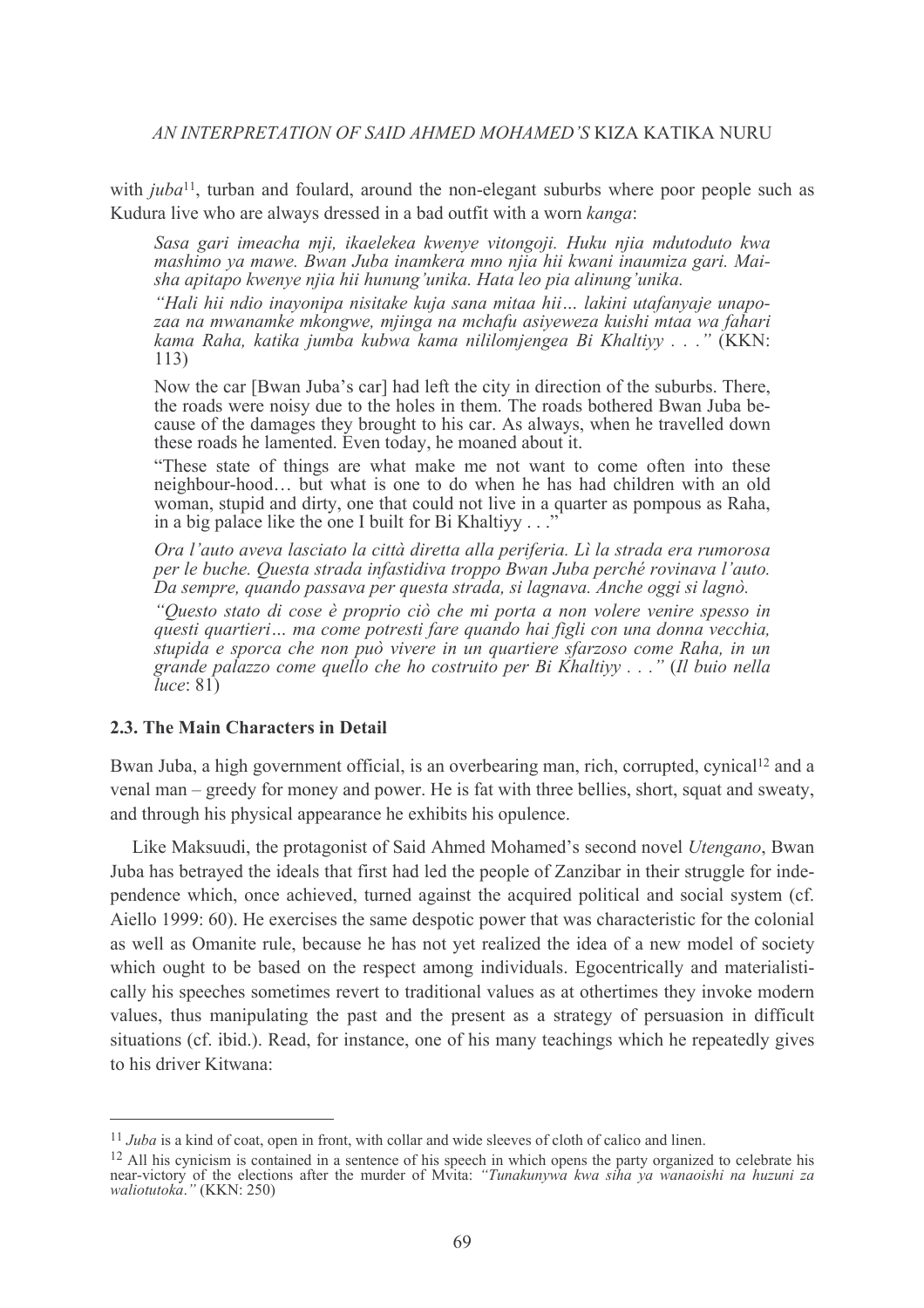"[...] usiwe mjinga kama hawa vijana wanaopiga kelele dhidi ya watu waliowaokoa. Wale waliopigania kuliokoa taifa hili wana haki kulindwa na kuheshimiwa na taifa hili  $\ldots$ " (KKN: 114)

"[...] don't be stupid like these youngsters that inveigh against who freed them. Those who combated to liberate this nation have the right to be defended and respected by the nation . . ."

"[...] non essere stupido come questi giovani che inveiscono contro quelli che li liberarono. Coloro che combatterono per liberare questa nazione, hanno il diritto di essere difesi e rispettati dalla nazione  $\ldots$ " (Il buio nella luce: 82)

He owns a foreign trade company and collaborates with big Western nations on the black market, and then takes a sack of "foreign money" (mijipesa chungu nzima ya kigeni; KKN: 24) and deposits it abroad. Power and wealth are his goals in life. As a consequence of being a workaholic, he abandons Kudura just because she is no longer adequate to his social stature by preferring Bi Khaltiyy – a fashionable woman whom he marries so as to elevate his public position.

At the same time, Bwan Juba is a *shehe*<sup>13</sup>, the *imam* of Maweni (his native village) – a pious man. Towards his first wife, Kudura, he is arrogant and evil; towards Bi Khaltiyy, however, he is certainly more human; he never feels badly when he sees her eves full of tears. particularly when he is the cause of her dissatisfaction or unhappiness. Thinking of Bi Khaltiyy his thoughts are sweetened and the author shows the tender side of Bwan Juba through the use of figurative and romantic language:

Bwan Juba aliutazama mwezi ule uliokuwa umemwaga mbalamwezi changa, akamkumbuka mkewe Bi Khaltiyy. Alitamani gari igeuke ndege iruke. Ingekuwa pepo kumpata Khaltivy katika mbalamwezi hii akakaa naye kwenye yaranda huku mbalamwezi inawatapakazia rangi yake ya fedha na huku yeye Bwan Juba anaitapakaa bahari ya maumbile na kukoga mapenzi ya Khaltiyy. (KKN: 161f.)

Bwan Juba observed the moon as it lavished a new glow and thought of his wife Bi Khaltiyy He wished that his car would change into a bird to fly with. He imagined being with Khaltiyy on the balcony in the moonlight that poured it's silver colour upon them, and he dived into this sea and swam into Khaltivy's love.

Bwan Juba osservava la luna che si riversava in un chiarore nuovo e pensò alla moglie Bi Khaltivy. Desiderava che l'auto si trasformasse in un uccello per volare. Immaginò di essere con Khaltivy sulla veranda al chiaro di luna che riversava su di loro il suo colore argento e Bwan Juba si immergeva in questo mare e nuotava nell'amore di Khaltiyy. (Il buio nella luce: 114)

At the cost of winning in business, Bwan Juba loses in love. This is a powerful contrast which the author draws of Bwan Juba's figure. -

Mvita, with his deep black eyes and thin body, is the key character of this novel and the hero who sacrifices himself for his people and his ideal of justice. He is seized by a strong desire for justice and hasa strong will to establish it. This is the reason why he organizes secret meetings that are supported by his fiancée Salma and other friends. His first ambition is

<sup>&</sup>lt;sup>13</sup> Shehe means 'head, teacher, learned man', or 'important/ influential person'. Here *shehe* is the prayer leader of a mosque.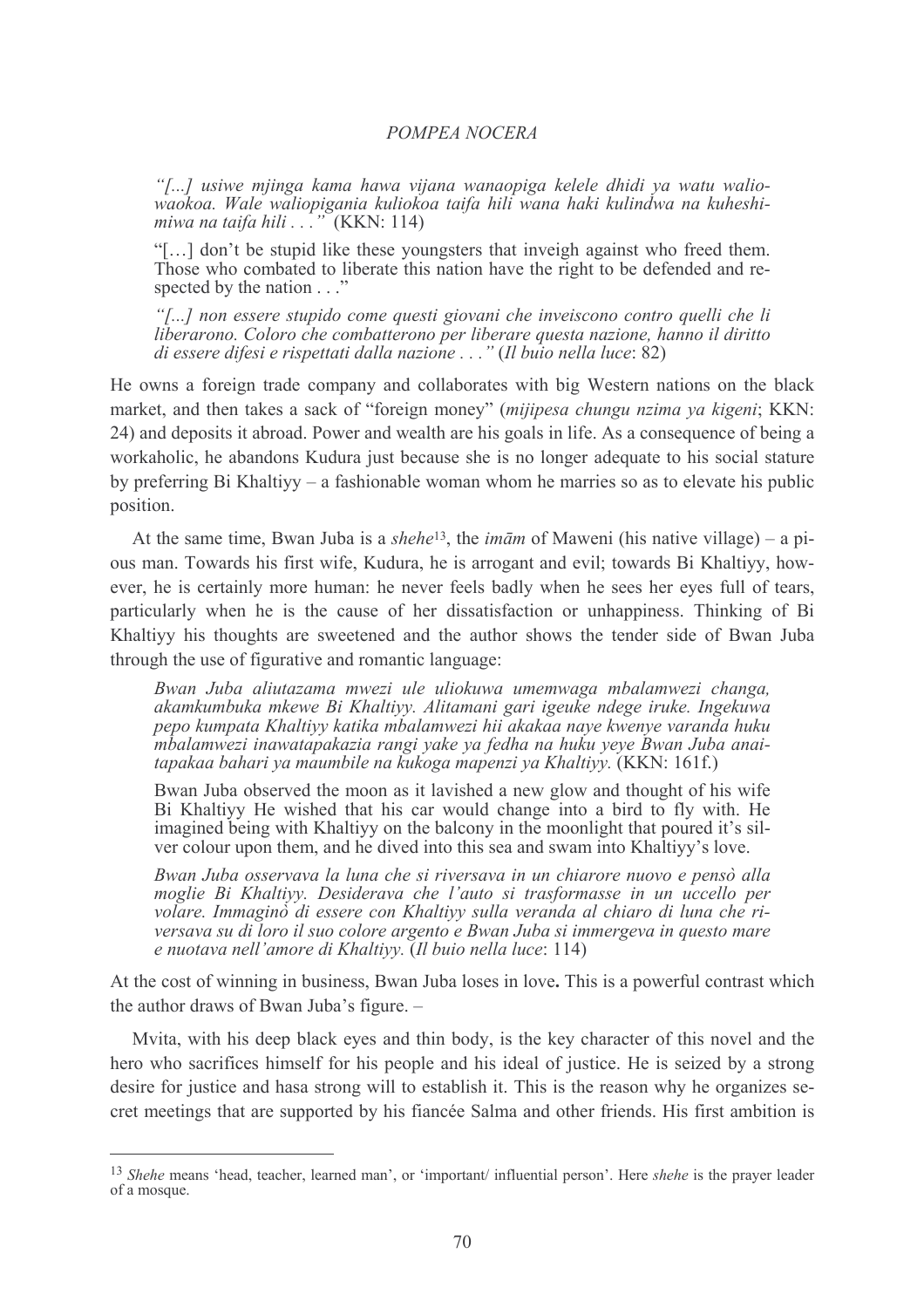to discredit his father's image, so as to cause him to lose the elections. Being altruistic, the primary subject of his speeches are the people: he becomes the people's spokesman, especially for the most indignant who, like him, need justice and a world able to satisfy everybody. His conception of life defines him as the total opposite (the alter ego) of Bwan Juba. For Myita, Man is on a journey, for whom life is only a passage on this earth. Unlike his father, he is not attached to the material world. Thus is written:

"Hana haja ya kutapia chochote. Hana haja ya kutaka makuu. Mwisho wake ni nafasi ndogo. Wale wanaojishughulisha na anasa za kilimwengu ndio walio shidani na yule anayeuepuka ulimwengu na matamanio yake ndiye aliyeokoka. Mwanadamu anahitaji kufanya kazi na kuishi maisha sahili hadi afe huku akiongozwa na wenye nguvu." (KKN: 8)

"There is no reason to desire anything. There is no reason to desire grand things. (Man's) end is immediate. He who devotes himself to earthly pleasures finds difficulty and he who avoids the world and its passions is he who is saved. Man has the need to work and live a simple life until he dies guided by the mighty."

"Non c'è motivo di desiderare alcunchè. Non c'è motivo di desiderare grandi cose. La sua fine è in un attimo. Proprio coloro che si dedicano ai piaceri terreni sono in difficoltà e chi evita il mondo e le sue passioni, colui che si salva. L'uomo ha bisogno di lavorare e vivere una vita facile finché muoia mentre è guidato dai potenti." (Il buio nella luce: 6)

With courage he abandons a pompous life by choosing one of his customary privations: he spends his days as a docker and cultivates cassava in the countryside. His usual life is only a bustle between town and the countryside. But Myita does not lose hope. He is motivated by his personal pride. Being a determined man he knows that getting ahead is difficult and going back is virtually impossible. And through all this he knows that the earth will provide for him and support him, so he learns to pull the furrows and hollow out holes for sowing, to bury cassava seeds and sweet potatoes, and dig ditches in banana fields.

Myita is an intellectual man, and the only member of the family who has studied.<sup>14</sup> He can use his intellect to argue persuasively. One example is his astute explanation of *uhuni*<sup>15</sup> when he even calls upon Hitler:

"Uhuni hufasirika namna nyingi. Fujo na uhaini pia. Wakati ule Hitler alipokuwa anataka kuuteka ulimwengu kwa mikono yake iliyojaa damu ili kusimamisha kiwiliwili cha beberu wa Ujerumani juu ya vichwa vya maiti vilivyofyekwa kutoka miili vao, aliwaita Wajerumani wenzake waliompinga wahuni na mahaini"  $(KKN:9)$ 

"Criminality can be interpreted in many ways. Disorder is pure treachery. When Hitler wanted to pillage the world with hands full of blood for the purpose of putting the bodies of the imperialistic Germans upon the heads of the decapitated bodies, he called the Germans, his fellow countrymen that opposed him, delinquents and criminals."

"La delinquenza si traduce in molti modi. Il disordine e il tradimento pure. Quando Hitler volle saccheggiare il mondo con le sue mani piene di sangue per

<sup>&</sup>lt;sup>14</sup> For this reason, besides the fact that Myita is his son, Bwan Juba had invested in him all his hopes.

<sup>15</sup> Uhuni means vagabondage, lawlessness, condition of having no fixed abode.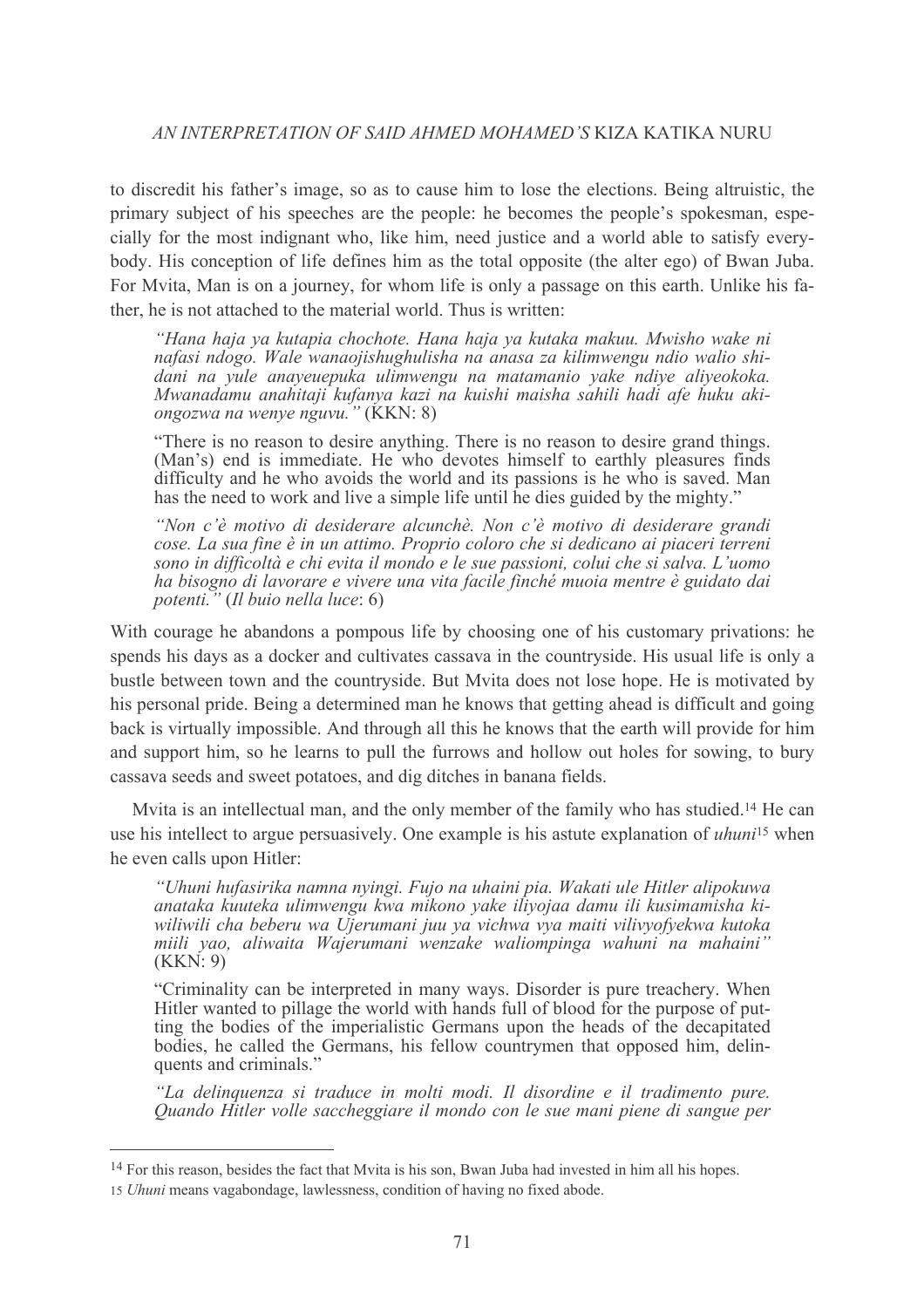mettere il corpo dell'imperialista tedesco sulle teste dei cadaveri decapitati, chiamò i Tedeschi suoi connazionali che si opposero a lui, delinquenti e criminali" (Il buio nella luce: 7)

He himself is defined by those like Bwan Juba as *mhuni* (delinquent), that is to say: [...] mmoja kati ya wale wahuni walioshindwa na mji na sasa anataka kuleta uhuni hapa Maweni ([...] one of the delinguents who have failed in town and now want to bring delinguency here to Maweni; KKN: 185). This is due to his scandalous attempt to intervene during the sermon of the *imām*, his father Bwan Juba, in which he asks a question. However, it is not allowed to ask the *imam* a question, because he repeats God's words which are unquestionable. Bwan Juba tries to capture the believers' attention and their votes for the next elections.

Ceaselessly Mvita's thoughts and speeches ring as a warning for all those who continue to believe that they are nothing more than poor wretches and that they, for their miserable status, deserve to be inferiors who are ruled by those who legitimate their superiority by having the right and duty to get the ones who have no history, no culture, no civilization, no status, no character, out of roughness. Mvita tells his father what he thinks about the books which abound in Bwan Juba's office:

"Vitabu huwatia wengi wazimu na mifano ipo kadha ulimwengu [...] soma nadharia ya kuhalalisha ubwana wa jamii moja juu ya nyingine kutawaliwa na haki ya kuwatoa ushenzini watu wasio na historia, wasio na utamaduni, wasio na ustaarabu, wasio na hulka, tabia, silka [...]" (KKN: 20)

"Books drive many people mad and the world is full of these examples [...] read those theories that legitimate the dominion of a group over the others, by ruling having the right to get who have no history, no culture, no civilization, no status, no mood, no character out of roughness [...]"

"I libri fanno impazzire molti e di esempi al mondo ce ne sono tanti [...] leggi le teorie legittimanti la signoria di una famiglia sulle altre, governate con il diritto di sottrarre alla rozzezza coloro che non hanno storia, non hanno cultura, non hanno civiltà, uno status, una disposizione, un carattere [...]" (Il buio nella luce:  $14f)$ 

In my reading this passage can be interpreted as a reference which Mvita makes to Darwin's evolutionist theory which was used by that time to justify colonial rule.

Another character of primary importance in the novel is Kudura, Bwan Juba's first wife. Her presence is constant throughout the novel. She projects an image of a frustrated and maltreated woman who must satisfy her husband, may never doubt him and has to accept all his vexations for the sake of marriage. Often the thought crosses her mind to disobey her husband. Her 'second soul' instigates her against him, it tries to incite her not to submit, to say no, to contest, thoughin the end she is worried that these thoughts will drive her to hell, as she is God-fearing. She then tries to make these *mawazo maovu* (bad thoughts; KKN: 47) disappear by using the verses of one of the most popular Swahili poems, the *Utenzi wa Mwana Kupona*.<sup>16</sup> Kudura remains in this state of inner tension until, already abandoned by her husband,

<sup>16</sup> Written in 1858 by Mwana Kupona, it is the most well-known didactic poem. In the novel Kudura recites the strophes number 27 and 30: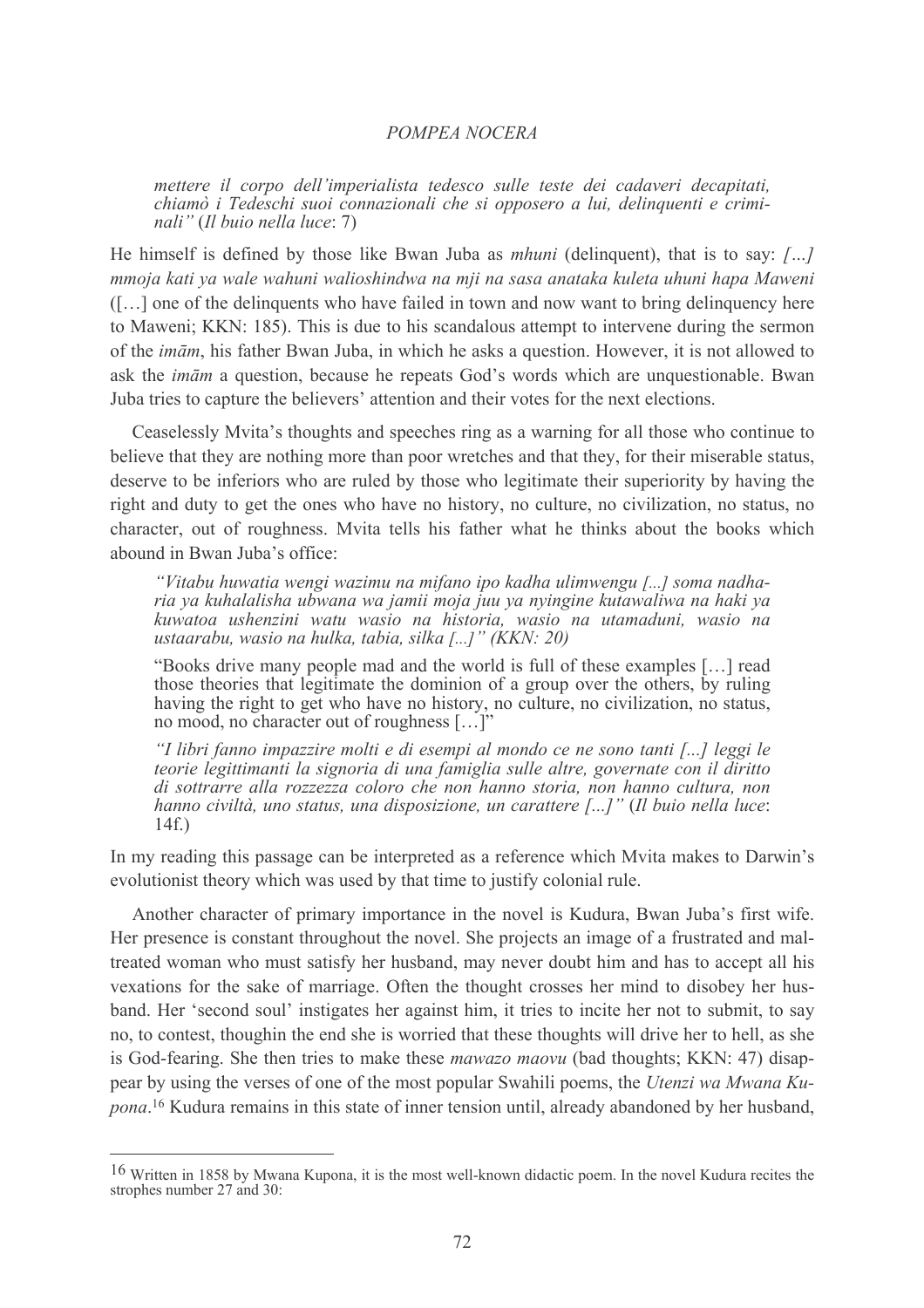she becomes an accomplice along with Mbishi of Bwan Juba's murder, which is realized for the purpose of avenging Myita's death.<sup>17</sup> Together, they decide to take justice into their own hands, since in Mvita's opinion, "justice is a beast yet to be conceived" (Ah, maskini haki, nyama hili bado halijazaliwa; KKN: 10).

Kudura is the character that undergoes an important evolution through the course of events. She is the one who will bring a definitive end to the megalomania and public image of Bwan Juba who, until yesterday, was *Mungu wake wa pili* (her second God; KKN; 46); see, for this, the episode of the poker (cf. KKN: 134) in which Kudura finally frees her second soul. She is a new woman, she is now reborn as she openly shows her discontent and grudges towards Bwan Juba:

"Wewe una fadhila gani wewe? [...] Wewe una la kusema wewe? Ukifikiri tulikotoka, ukiwaza ulivyokuwa? Nilikwenda nawe kiutu, nikakusubiria kwa mvua na jua. Wakati ule sikuwa mjinga, wakati ule sikuwa mpumbavu, siku zile sikuwa mchafu. Siye wewe uliyekuwa ukikwangura vyungu na kuburura masafuria? Siye wewe uliyekuwa ukilalia mchago katika hikihiki kifuu cha nyumba unachokilaani leo? Unasema nini wewe unavestahili kusemwa? Umekulia jasho langu na nguvu zangu. Umenifyonza na kuninyang'anya damu yangu. Leo umekuwa bwana mkubwa siyo, huwezi kufyonza ndonya yako mwenyewe? [...] Yameondoka mapenzi, hata na hisani? [...] Mnajitononoa wenyewe tu, walio nyuma yenu a-a! Mwaka wa ngapi huu mimi sijui chakula chako wala nguo yako. Na mimi iwe potelea mbali, hawa watoto wako je? [...] Watoto wangu wakubwa umewafisidi na kuwafukuza [...] Hujui halali wala haramu wewe unapapia tu!" (KKN: 134f.)

"You, what gratitude have you? [...] You, what have you to say? If you think about where we came from, if you reflect, like how you were. I've been with you humanly, I've waited for you with the rain and sun. In that era I was not stupid, I was not foolish, I was not dirty. Was it not you that scraped the pots and carried the crocks? Was it not you who slept in this hole of a house that today you damn? What is it that you say that's worth saying? You devoured my strength. You sucked and stole my blood. Now that you've become a grand gentleman can't you suck your own? [...] Love has faded away and so has also kindness? You fatten up alone, who is behind you  $- a - a!$  How many years have passed by that you haven't given me food to eat and clothes to wear? Leave me be, but what about your children? [...] You have ruined my grown-up sons and have thrown them out  $\lceil$ ...] You know neither rightousness nor unlawfulness, you only devour!"

Keti nave kwa adabu Usimtie ghadhabu Akinena simjibu Itahidi kunyamaa Kilala siikukuse Mwegeme umpapase Na upepo asikose Mtu wa kumpepea (cited in:  $K\bar{K}N$ : 47f.)

Be polite with him Don't arouse his anger If he speaks, don't answer Try to be quiet If he is laying, don't stand off Caress him And he must not miss air Fan him

Sii accanto a lui educata Non dargli ragion di collera Se parla non dar risposta Ma zitta cerca di startene Se è steso non ti scansare Vallo ad accarezzare e aria non gli deve mancare che sei tu che devi fargliene (cf. Bertoncini-Zúbková 1999)

Mwana Kupona's words put her in a good mood thus feeling so completely reinvigorated, she becomes once again able to serve her husband.

<sup>&</sup>lt;sup>17</sup> They are helped by Kitwana, Bwan Juba's driver, Baker, who is one of the waiters at the party that Bwan Juba gives to celebrate the near-victory of the elections, and one of the boys who sold contraband goods for him.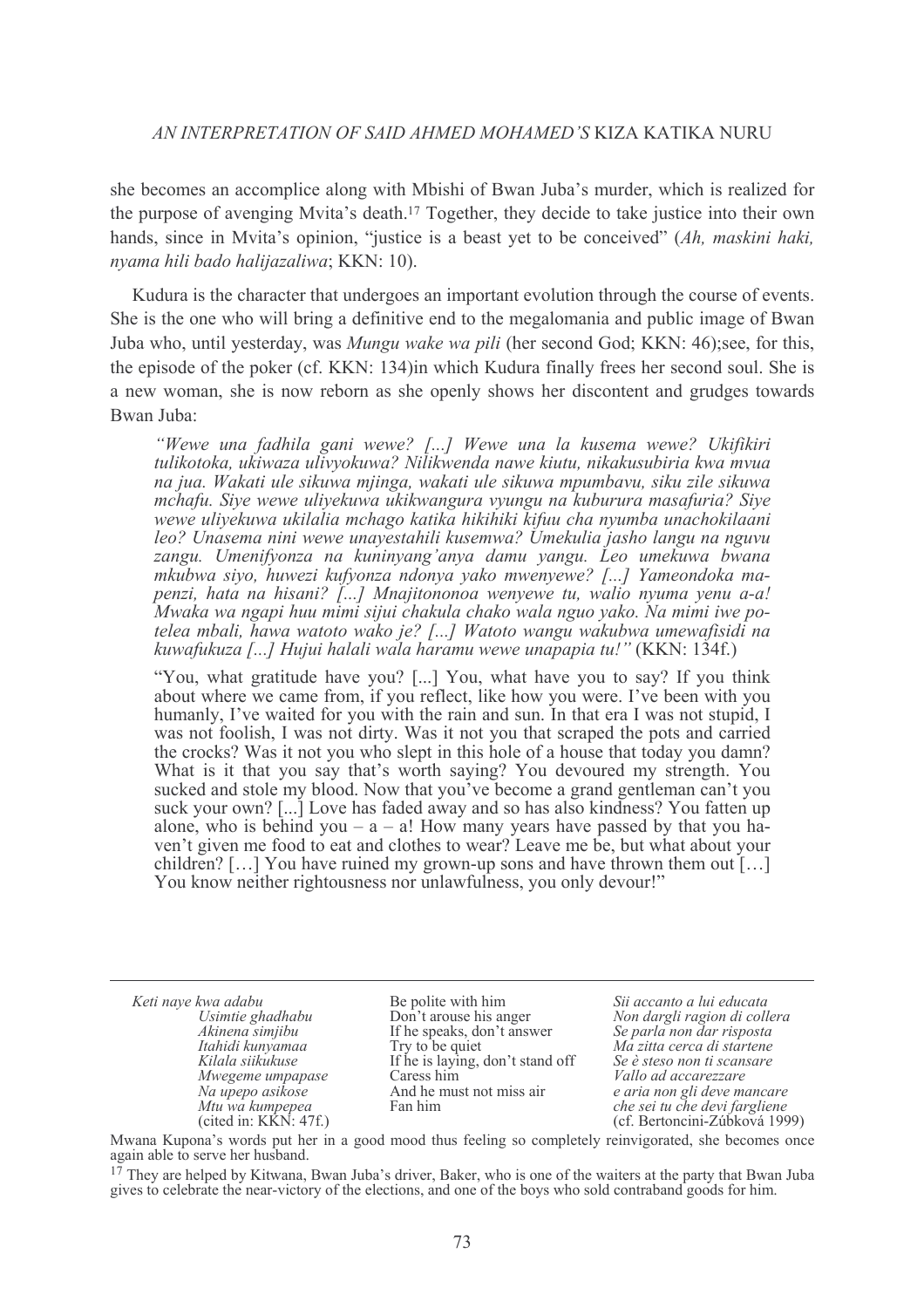"Tu, che gratitudine hai tu? [...] Tu cosa hai da dire, tu? Se pensi da dove siamo venuti, se rifletti, com'eri? Sono stata con te umanamente, ti ho aspettato con la pioggia e con il sole. A quel tempo non ero stupida, a quel tempo non ero tonta, in quei giorni non ero sporca. Non eri tu che grattavi le pignatte e trascinavi le pentole? Non eri tu a dormire sul letto in questo buco di casa che oggi maledici? Cosa dici tu che meriti di essere detto? Hai mangiato il mio sudore e le mie forze. Mi hai succhiato e rubato il sangue. Oggi sei diventato un gran signore, vero, non puoi succhiare te stesso?[...] L'amore è svanito, quindi anche la gentilezza?[...] Vi ingrassate soltanto voi, chi è dietro di voi a  $-a$ ! Da quanti anni non mi dai da mangiare né da vestire. E lascia perdere me, ma questi tuoi figli allora? [...] Hai rovinato i miei figli grandi e li hai cacciati [...] Non conosci il lecito né l'illecito, tu divori solo!" (Il buio nella luce: 96)

The tragedy is that Kudura after having freed her soul inside, becomes a prisoner outside. She will eventually die through suicide in jail, where she is locked up for the murder of Bwan Juba.-

Finally there is Salma, the beautiful fiancée and then secondwife of Myita. Trustful of the future, she is the character who concludes the novel, happy to find out, by means of a letter, that many friends are waiting for her to come out of the prison, where she unjustly ends up with the charge of having killed Mvita – the person whom she loved most in the world.

If all has begun with a quarrel between Mvita and Bwan Juba, which constitutes the incipient cause in the story, the epilogue is the conclusive affirmation of solidarity, friendship and hope for improvement. The radical change which the just people are waiting for must be entrusted onto the hands of the new generation which is symbolized by the unborn child – fruit of the strong and sincere love of two young people, Mvita and Salma. This child who will see the 'light', is the symbol of hope. The author remarks:

Mapenzi ni asili ya mwanadamu na utamu wake pia. [...] Mapenzi ambayo kama yangalikuwepo yangalitengeneza kila kitu duniani.  $(K\overline{K}N:5)^{18}$ 

Love is the essence for human beings and also for his sweetness. [...] Love, that, if there was any, would put in order everything in the world.

L'amore è l'essenza dell'essere umano ed anche della sua dolcezza. [...] L'amore che, se ci fosse, sistemerebbe ogni cosa al mondo. (Il buio nella luce:  $\overline{4}$ )

<sup>&</sup>lt;sup>18</sup> This is the author's thought when he reflects upon the attitudes of Salma who is immersed in her typewriter while Mvita gazes at her beauty with all his love (Salma and Mvita have not declared their love yet). The aut compares the world of love to the mechanical world:

Ulimwengu wa mashini ni tafauti na ulimwengu wa mapenzi. Mashini upujufu na uchapwa wa mwisho wa mwanadamu. Mapenzi ni asili ya mwanadamu na utamu wake pia. Mashini zimegeuza kila duniani na kuvifanya duni. Zimepoteza hata mapenzi ya kweli. Mapenzi ambayo kama yangalikuwepo<br>yangalitengeneza kila kitu duniani. (KKN: 5)

The universe of machines is different from the universe of love. Machines are a result of the unbiasness and boredom of man. Love is the essence for human beings and also for his sweetness. Machines change everything and render misery, destroying even true love. Love, that, if there was any, would put in order everything in the world.

L'universo delle macchine è diverso dall'universo dell'amore. La macchina è frutto della spregiudicatezza e della noia dell'uomo. L'amore è l'essenza dell'essere umano ed anche della sua dolcezza. Le macchine trasformano ogni cosa e la rendono misera. Distruggono persino il vero amore. L'amore che, se ci fosse, sistemerebbe ogni cosa al mondo. (Il buio nella luce: 4)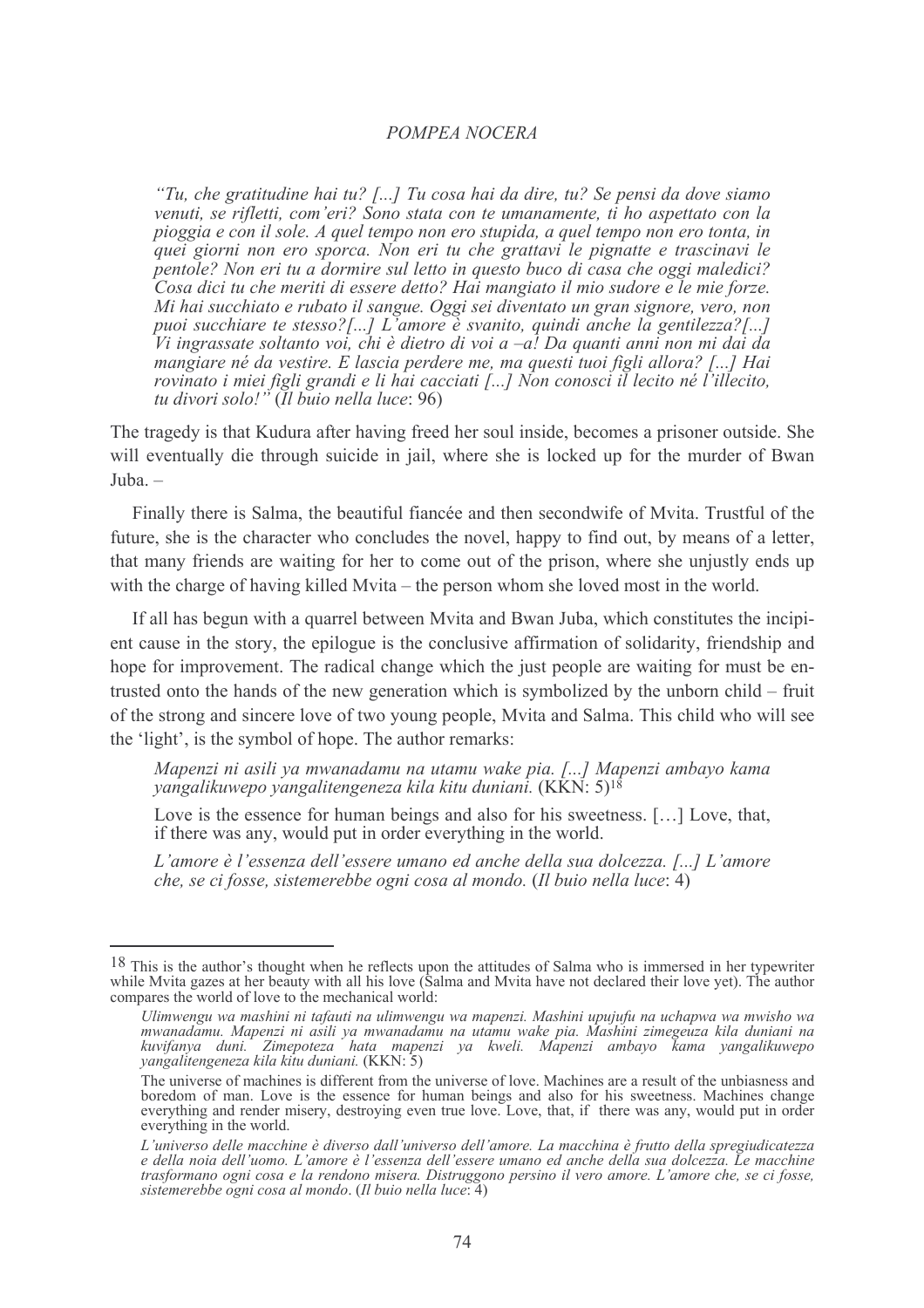One can clearly see that the characters facing each other are emblematic, both the protagonists as well as the minor characters

## **3. Linguistic Features**

The authoritative portrait of an everyday reality is created due to the calculated combination of every word and of sentence of the author, which all seem to reproduce sounds and sights that enable the reader to 'hear' as well as 'see' the events within the story. Each part of the speech within the text leads to a style which consists of a variety of registers (formal, refined, colloquial and slang). Said Ahmed Mohamed skilfully manages different registers of dialogues. The recording of spoken language contains the English-Swahili codeswitching typical for young people, for example: "Na watu kama nyinyi bob manake nd'o one time; yeeees, one time!" (KKN: 140); "Mali 'ii bob, fresh manake." (KKN: 142), and the varieties of Swahili often spoken by Indians and of Arabic, as in the case of Ahuru, the coffee hawker, an Arab of Hadramaut who argues with Kudura:

"Haya, leta besa yangu ya jumaa zima . . ." [...] "Sinatua kwa hakki yangu . . ."<br>[...] "Sabahlkheri, walakin sabah naanze vizuri kwetu sute: sabah l'kheir wa kulu i'kheir ...." [...] "Sinashaga ila nataka hakki yangu ... kila siku zam zam una linda banki au la wewe askkar? Nanyang'anywa bwana, wewe nabaki zam zam ... kukopa, sinakata kiu!" (KKN: 31)

"Dai, borta i miei zoldi dell'intera settimana . . ." [...] "Non mi fermo davanti a giò ghe mi sbetta  $\ldots$ ? [...] "Buongiorno, ma ghe inizi davvero bene questo giorno per nuoi tutti: buongiorno, e ogni bene  $\dots$ "[...] No imbortuno, voglio giò ghe mi per nuor tutti. buongtorno, e ogni bene : : . . [...] Wo thoortuno, vogtio gio gne mi<br>sbetta . . . ." [...] "ogni giorno il turno, il turno, fai la guardia alla banga o tu sei<br>un zoldato? Vengo derubato, bwana, e tu resdar no sbegne la sete!" (Il buio nella luce: 22)<sup>19</sup>

In general, the language of the novel is Kiunguja, as demonstrated in the title 'Kiza katika' Nuru' – it is 'kiza' rather than the Standard Swahili 'giza'. Below are other differences in regard to the orthography and phonetics of the text:

The semivowel W is frequently inserted between two vowels if one of these is U or O: bumbuwazi < bumbuazi, -uwa < -ua, -juwa < -jua. On the contrary, W is omitted in some words, such as:  $-eka < -weka$ .

The semivowel Y is inserted between two vowels to avoid the hiatus, too:  $hivari \leq$ *hiari, zoweya*  $\leq$  -zoea, and it is omitted where standard grammar calls for it: aku $shindae < a$ kushindaye.

R and L are often interchangeable:  $\text{-}road - \text{lo}(w)a$ ,  $\text{-}regare \text{g}a\text{-}legale \text{g}a$ .

The loss of H in spoken language indicated by the apostrophe: 'usikii, 'alishibi,

<sup>&</sup>lt;sup>19</sup> No English translatin available yet.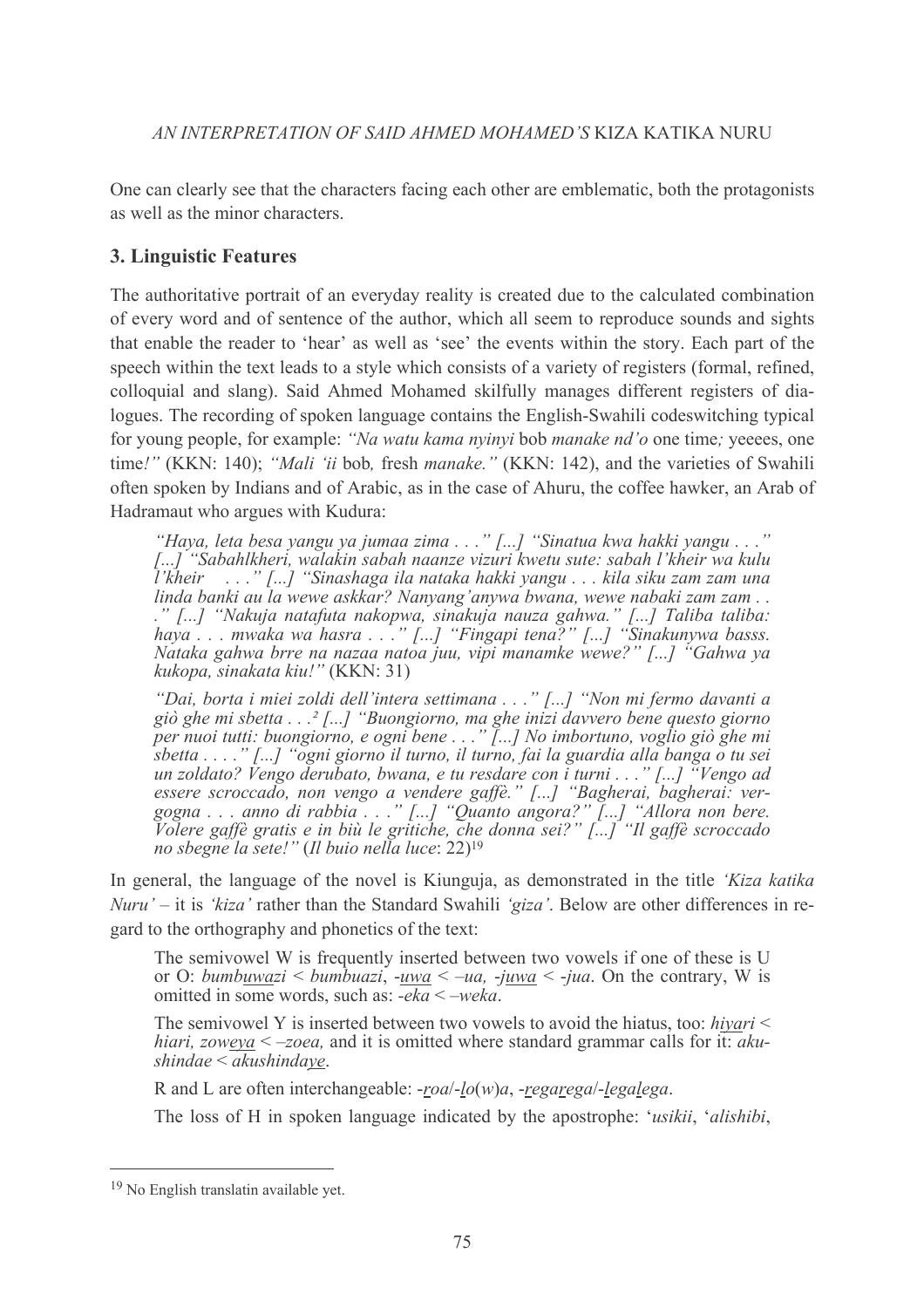'alipi, 'ata ('ta), 'ivo, a' sante, 'uvo (the standard Swahili is: husikii, halishibi...).

G becomes Y in the verb  $-mwaya$  (- $mwaga$ ); by contrast, in some words J turns into G: shemegi  $\leq$  shemeji, -regea  $\leq$  -rejea. Elisions and contractions of vowels are also frequent: hayeshi < hayaishi, halendi < haliendi, nayeshe < nayaishe,  $n$ 'tasema < nitasema,  $\overline{b}$ 're < bure, heshi < haishi,

Other words that differ from Standard Swahili are: yepi rather than yupi, -engine  $\leq$ -ingine, tabu  $\leq$  taabu.

There are also several examples for morphological differences, such as: the relative verbal marker TA rather than TAKA, the negative future marker TO combined with the other negative marker HA, the morpheme O which usually replaces the relative particles, so that the previous vowel is lost:  $kiso \leq kisicho$ , iso  $\leq isivo$ , n'tomuweka  $\leq n$ itakayemuweka, n'sokuwa  $\leq$ nisiyekuwa. An unusual relative form (inflexion) is *chambacho* ('what he said'; KKN: 98; 'as people say'; KKN: 146).

Kiunguja differs from Standard Swahili in its phonetics, orthography, grammar and, above all, a vocabulary which is far richer and diverse. Said Ahmed Mohamed pays a lot of attention to sophisticated syntactic constructions and, above all, to the research of vocabulary. This is full of synonyms, idiomatic expressions, Swahili sayings, proverbs,<sup>20</sup> and English borrowings. It requires a glossary and the help of the author himself.<sup>21</sup>

Some of the many expressions and words which were impossible for me to translate without the author's explanation are listed below:

kumwacha kombo (KKN: 12): kushindwa naye, kutomuweza, kutoweza kumshinda. Not to succeed in something/to be unable to do something/to fail in doing. Italian: Non riuscirci (con lui).

mawazo wambi (KKN: 13): mawazo mabaya. Bad thoughts. Cattivi pensieri.

kalamu imelalia yombo (KKN: 14): kalamu imelala upande, kalamu haikusimama wima. The nib inclined and twisted on one side. Il pennino giaceva storto su un lato.

furja (KKN: 18): furaha ya pumbao na uharibifu wa vitu na mali; furaha ya kupindukia mpaka (as explained in the glossary of the novel itself). Waste, Sperpero.

kutia pofu jicho la pili (KKN: 30): kuongeza matatizo zaidi ya yale aliyonayo mtu. To increase problems (Literally: 'to blind the second eye'). Accrescere i *problemi*.

shada imeingia mada haitamkiki (KKN: 45): tata imeingia tata, tatizo limezidi kutatizika, halitatuliki; [mada: alama inayotumika katika hati ya Kiarabu kwa kutilia mkazo tamko fulani; mkazo wa kuvuta; jambo la kuzungumziwa (as explained in the glossary of the novel itself). Problems upon problems without so-

 $20$  Said Ahmed Mohamed manipulates the Swahili sayings and proverbs. The sayings and proverbs do not only and Affined Monamed mampulates the Swamin sayings and proverbs. The sayings and proverbs do not only appear in speeches and thoughts of the characters, but also in the narrative voice. They appear in their integral form or is linked to them.

<sup>&</sup>lt;sup>21</sup> Said Ahmed Mohamed has generously explained many terms and expression of the text to me in 2004, by sending e-mails to Professor Bertoncini who was our intermediary.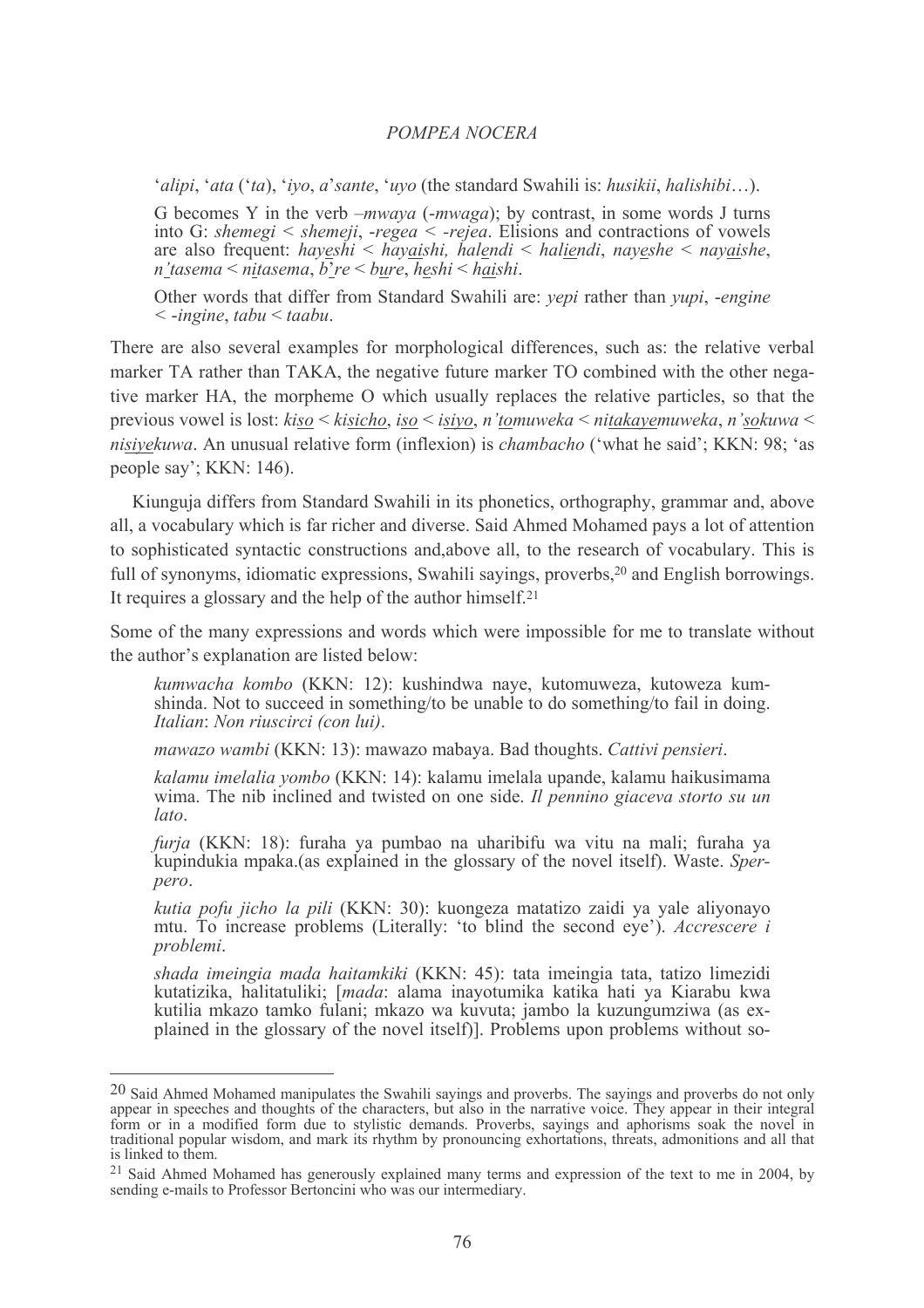lution. Problemi su problemi irrisolvibili.

-bebedua (KKN: 67): kumtomiali mtu, -ona duni; -dharau kupita kiasi. To despise. Disprezzare.

ukakatima (KKN: 81): ukatili. Cruelty. Crudeltà.

kila mmoja kwa ubawa wake (KKN: 96): kila mmoja kwa uwezo wake. Everyone with his own power. Ognuno con il proprio potere.

sambejambe (KKN: 105): ovvo. Muddled (confused). Confuso.

ubogoyo (KKN: 107): hali ya kutokuwa na meno (hasa kwa watu wakongwe). Toothless. Senza denti.

utata (KKN: 107): uzito wa kuweza kusema. Stammer. Balbuzie.

mkarambuko (KKN: 128): hali ya kukazana kimwili. Physical strength. Forza fisica.

(kutokuwa na) faka (KKN: 137): nafasi. (Don't have) time. (Non avere) tempo.

(shughuli za) *mag'hamu* (KKN: 141): wizi kwa kutumia njia ya udanganyifu (slang). Black market/illicit trade. Intrallazzi.

kumzika mtu (KKN: 142): kumwibia mtu kwa ujania na kumkimbia (slang). To rob somebody by fraud and then slip away. Rubare qualcuno con l'inganno e svignarsela.

*babbiivy* (KKN: 142): baby/mwanamke mrembo (slang). An elegant/well dressed girl. Una ragazza elegante/ben vestita.

(kaptura) mbwangambwanga (KKN: 148): inayopwaya. Loose shorts. Pantaloni corti troppo larghi.

These and many others expressions and terms are difficult at least for a cultural and/or linguistic outsider; whereas for Zanzibarian readers they might not be difficult at all.

## **4. Aspects of Translation**

In this section, I would like to explain some aspects of translating Kiza katika Nuru into the Italian version *Il buio nella luce*. I have carried out this translation as part of my M.A. Thesis (Nocera 2004).

In current literary studies the translated text has gained more attention. But it is also important to keep the concept of lovalty towards the original text. My translation of Kiza katika *Nuru* aspires to be a literal translation using notes both for terms and expressions left in their original language and for many idiomatic expressions, proverbs, and fine plays on words, that make sense only in Swahili or that represent colloquial expressions that have no meaning in the Italian language. Consider, for instance, an expression of figurative language like 'kujifunga kibwebwe' (nikajifunga kibwebwe; KKN: 82). If one translates it literally – 'to knot kibwebwe' – it would completely lose its figurative meaning which in Swahili is 'to prepare oneself to do something well'.

A solution for translating the horizontal rhymes was not easily found; for example, the horizontal rhyme and play on words between *choo* (latrine) and *chuo* (school; *chuo kikuu*: university):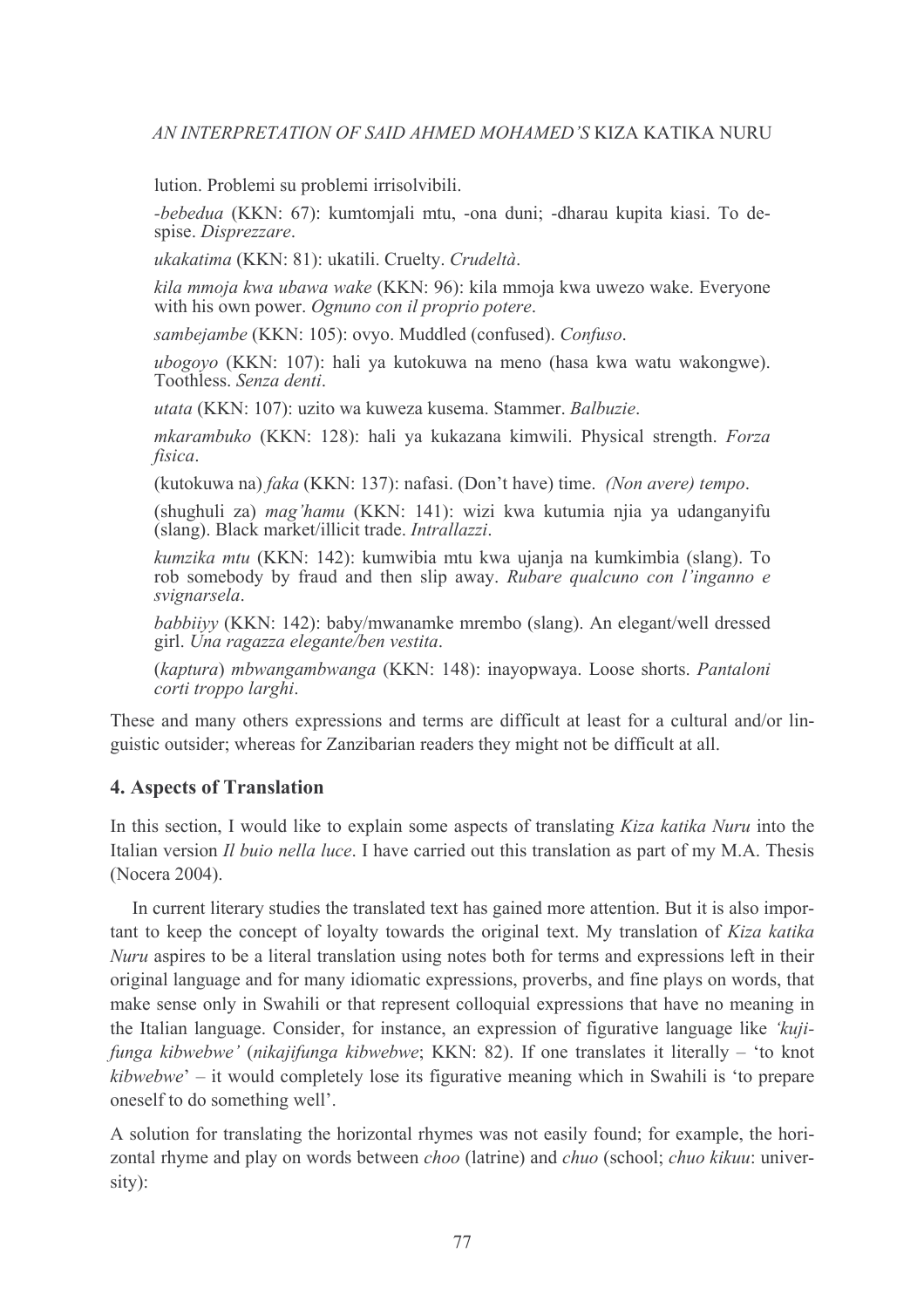"Toka arudi huko chooni, ee, chuoni sijui chuo kikuu [...]" (KKN: 65)

"Since he came back from the loo, ee, from school, I mean university [...]"

"Da quando è tornato dalla scolo, ee, scola, cioè l'università [...]" (Il buio nella luce:  $46)22$ 

Unfortunately the expressiveness, musicality and rhythm produced in the original text could not always be maintained in the translation. This is, for instance, the case with the coloured expression which describes Shehe Kumba's breath in a particular moment of irritation:

Alijibu kwa mkupuo wa pumzi zilizompita nje na ndani mbiombio.  $(KKN: 102)$ 

He answered with a laboured breath.

Rispose con il respiro affannoso. (Il buio nella luce: 74)

The expression signifies a 'laboured breath' as I translated. But I am aware that the translated text has not only lost precision, but also expressiveness. Actually, *mkupuo* is 'shake', 'push'; pumzi is 'breath', 'respiration', therefore: alijibu kwa mkupuo wa pumzi zilizompita nje na *ndani mbio-mbio* (KKN: 102), it would be "he answered with the push of breaths that were passing outside and inside of him in a rush", or something like this.

The first obstacle encountered was the syntax: the sentence construction, the verbal tenses. the punctuation (i.e. the frequent usage of  $\langle \cdot, \cdot, \cdot \rangle$ ) have been adapted in the translating language for the intelligibility and fluency of the text. But if the strategy chosen for translating the syntax is generally more homogeneous from beginning to end, then by contrast the lexical level poses an uninterrupted series of problems, because its solutions are more numerous than those proposed on the syntactic level. From this point, not only was there an effort to understand a problem, but also, a difficulty in the usage of the acquired knowledge of the translated language continuously for the best and most adequate possible reformulation.

Not the least of which, were the problems concerning the language: imitating the slang, linguistic register, the reproduction of Codeswitching (English  $-$  Swahili) and dialecticisms, for example in the reproduction of Kipemba<sup>23</sup> (KKN: 51; 240):

"kwani 'sa ntoto weye, wafanya kisirani? Nakwansha mara saba, hutaki kuanka kwenda sukuli . . . ntoto weye afiriti 'sa! Kila siku ukianka kisirani. Utan'ua fo!"  $(KKN:51)$ 

From the above passage you are able to notice the following differences between Kipemba and Standard Swahili<sup>-</sup>

M becomes N before consonants (except B, P, V, F): *ntoto* (*mtoto*; child); -*ansha*  $(-amsha;$  wake sb. up);  $-anka(-amka;$  wake up);  $Weye$  (wewe; you).

The verbal marker A is the only one that is used for the positive present tense: wafanya, nakwansha.

Sukuli: skuli (school).

<sup>&</sup>lt;sup>22</sup> The Italian term *scolo* means 'water drainage'; *scola* is an Italian jargon version for *scuola* (school).

<sup>&</sup>lt;sup>23</sup> It is the rural dialect of Pemba, an island to the north of Zanzibar; together they constitute the country of Zanzibar.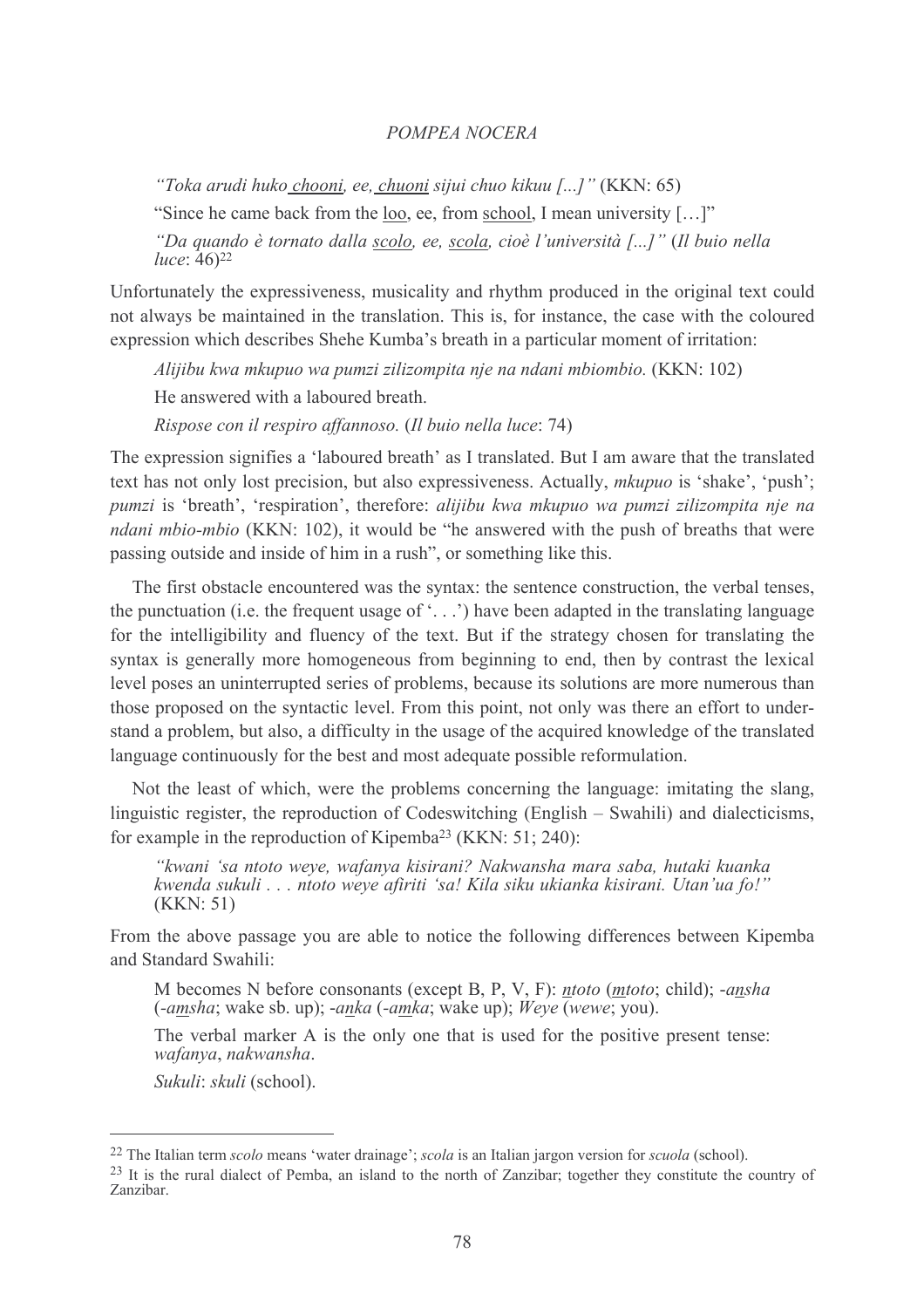Afiriti: afriti (rascal). Utan'ua: utaniua (you'll kill me). *Fo: fofofo* (just so).

I tried to translate it into Italian this way (there is no English translation available yet):

"Perché ora tu, pampino (rather than bambino), mi fai arrappiare (arrabbiare)? Ti sfeglio (sveglio) sette folte (volte), non fuoi (vuoi) sfegliarti (svegliarti) per andare a sucuola (scuola) ... canaglia di pampino! Ogni giorno che ti sfegli (sve-<br>gli), sono proplemi (problemi). Mi ucciderai proprio!" (Il buio nella luce: 36)

However, I have always tried to make the word clear, the expression or the whole sequence in Italian, using notes to recall the original version.

Even if this translation from Swahili to Italian cannot replace the original text for an accurate knowledge of it, it is intended to become a lively stimulus to approach the original text and the culture that flaws out from it.

## 5 Conclusion

Kiza katika Nuru can be classified as a sociological novel. Thus it introduces a range of characters, a variety of names and faces, all caught up in the grip of a world that is fair for a few and crooked for the many.

The novel contains impressionistic pages in which the reader is confronted with vivid and intense brushstrokes, short or wide, and of various dimensions of reality (inside – outside, inward – outward reality), in which the author develops authentic paintings in motion, which not only reproduce images, but also sounds.

The structure of the novel achieves an organic cohesion through the skilful assembly of the plot. This harmony is derived from a calculated movement in the plot in which the vicissitudes of the main protagonists of the story, Mvita and Bwan Juba, are alternated with those of other characters. Kiza katika Nuru finds a rhythm, made more vivid in such a way due to a series of symmetries and internal relationships, that not only make it more interesting to read, but also give it a deeper sense, becoming a metaphor of human life.

The impression I have obtained from reading it is that of a dynamic moving picture of a 'true' story, which through the fusion of concrete elements and symbolic allusions, represents a complex reality – a reading of life which is full of drama, engagement, toil, but, above all, value

### **References**

- Aiello, Flavia. 1999. Mabadiliko ni maumbile yenyewe: The thematic and stylistic dynamism in S. A. Mohamed's novel 'Utengano', Swahili Forum 6: 59-65.
- Bertoncini-Zúbková, Elena. 1989. An Outline of Swahili Literature. Leiden & New York: Brill